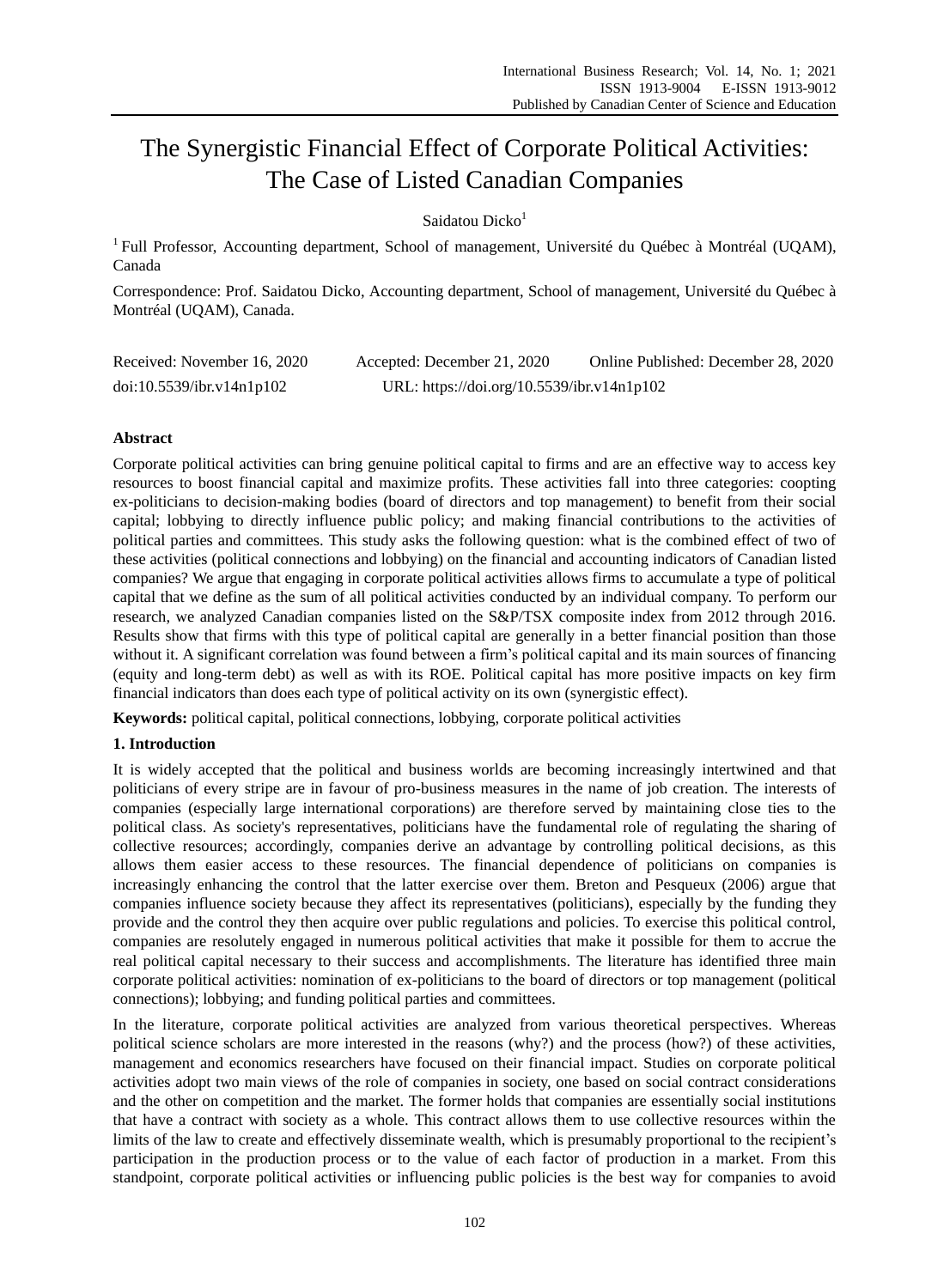fulfilling their social contract, for example, by impeding tax regulation.

However, from a competition and market standpoint, companies face risks and must deal with them by conducting political activities. In fact, with expanding globalization and competition, each company faces major challenges that may affect growth and longevity. Companies must continually renew themselves, and to that end must rely on resources in their environment. However, those resources may diminish when new actors make inroads into the market. Companies must therefore apply innovative strategies to access these key resources and survive and prosper. One main strategy that can strengthen their competitive advantage is to conduct corporate political activities (Hadani 2007). These activities are considered an effective way to obtain the resources needed to increase financial capital and thus maximize profits.

The business world often views regulations and political decisions as a threat. The economic model perspective suggests that the market should regulate itself, without any intervention from the State. Companies must remain vigilant to these interventions, which come in the form of regulations of economic and market activities. Corporate political activities are therefore used as means to confront regulatory threats and preserve economic benefits.

Consequently, companies are stepping up their initiatives and applying greater political pressure to prevent wide-scale regulation of their activities. Indeed, power has now shifted from the world of states to the world of business, as described in the literature: "[There is] no question that business in general, and transnational corporations (TNCs) in particular, have become a political force that has to be taken into account" (Fuchs and Lederer 2007, p.1). More specifically, corporate management literature recognizes that firms leverage political pressure as a competitive strategy: "Corporate political action (CPA) is defined as any deliberate firm action intended to influence governmental policy or process" (Getz 1997, p. 32).

An increasing body of studies on firm political activities clearly demonstrates that the political influence of firms is growing and that firms are widely capitalizing on this benefit. In the U.S., a number of studies have investigated the impact of such activities on access to specific resources (public contracts and loans) and firm financial performance (Goldman et al., 2013; Chen et al., 2015). In Canada, several studies have shown that listed companies hold the lion's share (more than 50%) of political connections and that such connections benefit firms in terms of performance and access to some resources, including public contracts (Dicko 2016).

However, most of the studies on corporate political activities hone in on only one of the three categories of corporate political activities. In the Canadian context in particular, no study has yet examined the combined effect of these activities. For this reason, we have decided to analyze the impact they wield jointly on the financial and accounting indicators of Canadian listed companies. More specifically, we aim to know whether simultaneous engagement in two political activities, specifically corporate political connections and lobbying, results in a synergistic effect. This study is the first of its kind in the Canadian setting. We base our reasoning on the hypothesis that combining certain political activities allows firms to accrue genuine political capital and obtain more benefits than engaging in only one activity at a time. In this study, we consider that a firm possesses political capital when it engages in the two corporate political activities we have selected to analyze. We draw not only on the management and economic perspective and resource dependence theory for our research, but we also refer to social capital theory as we look at firms' political connections built through the social networks of board and executive members.

The study draws on five-year data (2012 through 2016) on companies listed on the S&P/TSX composite index, a body of companies with the highest capitalization. Results show that a combination of corporate political activities (as political capital) has a more positive impact on the firm's key financial indicators than each activity alone. This confirms our research assumption that conducting joint political activities is more beneficial than engaging in them one at a time. Our results also confirm resource dependence theory whereby political activities are a method for firms to deal with their environmental constraints and gain access to key resources they need to remain competitive and succeed. Lastly, we find that Canadian companies must keep increasing their political activity output.

#### **2. Theoretical Foundations**

As mentioned previously, the corporate management literature considers that corporate political activities are a strategic factor allowing firms to reinforce their competitive advantage (Hadani 2007). From that perspective, these activities could be considered a method by which the firm can obtain the key resources it needs to develop and succeed and therefore to improve its competitiveness. As described in the literature, these resources can also be obtained and often occur through the companies' social networks: "Businesses, like legislators, build and utilize network ties in helping to decide when and to what degree to engage in political activity" (Kowal, 2018, p.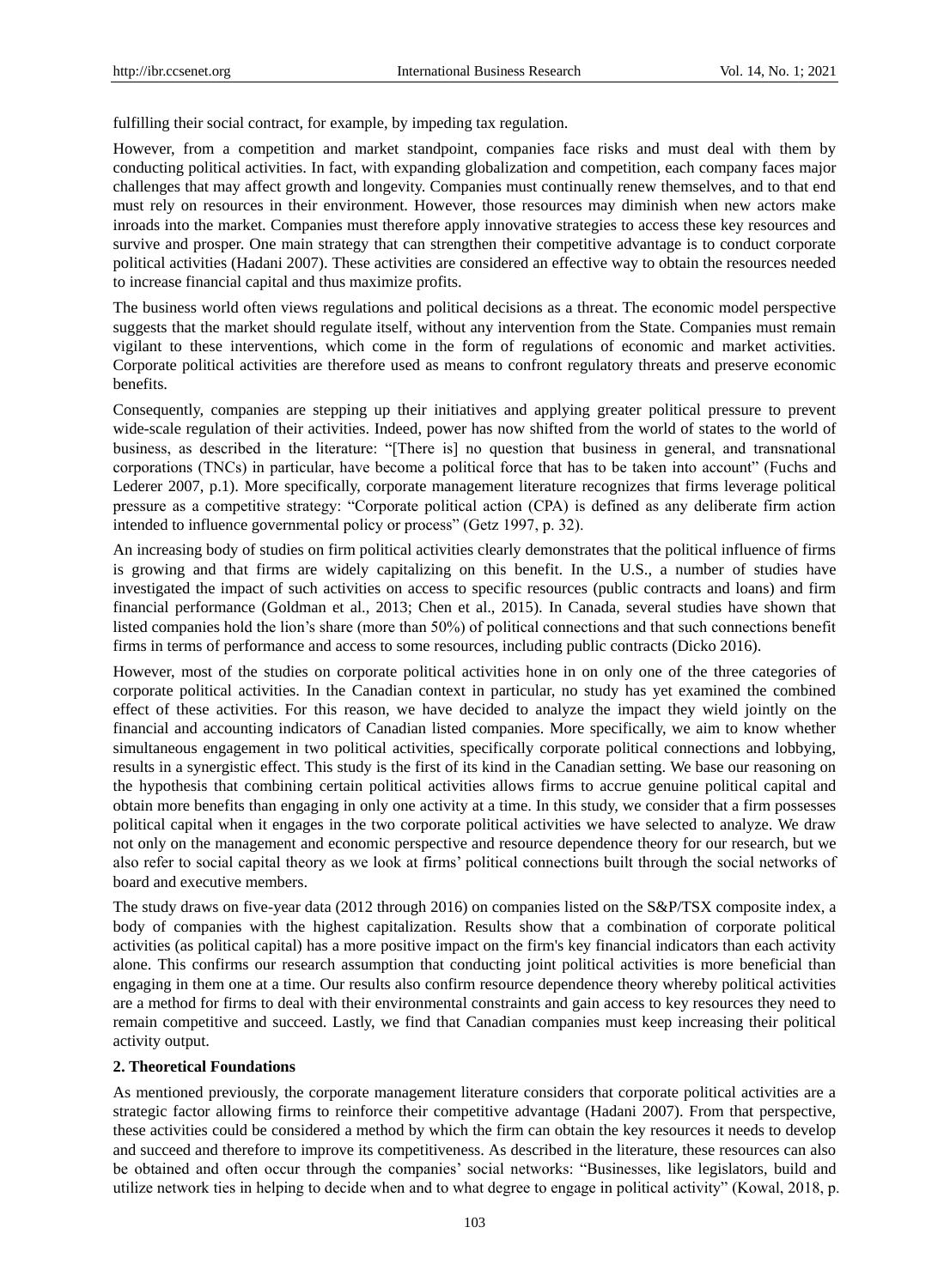100). For these reasons, our research setting is based on two complementary theories: social capital and resource dependence theories.

#### *2.1 Resource Dependence Theory*

According to this theory, the survival and even the success of an organization depend on its ability to manage its relations with the environment. The organization relies on its environment to the extent that its operations are made possible with the help of the resources that come from the environment. Depending on its main activity and operating conditions, the organization has specific needs in relation to its environment and must therefore find ways to connect to the environment to gain access to the required resources. More specifically, ―organizations require personnel, money, social legitimacy, customers, and a variety of technological and material inputs in order to continue to function" (Pfeffer 1981, p. 101).

Firms' political activities are considered an appropriate way to connect to the environment, especially the public policy environment. These activities allow firms to control their environment and ultimately obtain the key resources they need. These resources may be financial (for example, obtaining public procurement contracts or subsidies) or non-financial (such as blocking the adoption of laws detrimental to companies). For example, the appointment of an ex-politician to the board (political connections) could give the firm insight into political inner workings and be an advantage when bidding on public contracts or requesting government funding. Similarly, lobbying could help the firm not only to dodge over-regulation (considered a competitive drawback) but also to be at the forefront of any government opportunity.

One preferred corporate political activity is to nominate ex-politicians to the board of directors or the executive. These types of appointees are favoured because they have what is called "social capital", an essential factor in leveraging other types of capital, such as funding. In fact, according to Pierre Bourdieu (1986), social capital can be converted to economic capital. This means that a business could use the social capital of individuals within the organization to access the resources that it needs in the environment. Thus, the social capital of directors and executives could be leveraged to acquire resources for the good of the organization. In keeping with this idea, resource dependence theoreticians affirm that directors are a means for the organization to have favourable relationships with the environment, acquire the resources necessary for its success, communicate and receive information, and obtain legitimacy in the eyes of external organizations. When the organization faces difficulties resulting from lack of control over its environment, it can use its board of directors as a way to co-opt important external organizations on which it is dependent (Pfeffer, 1972; 1973; Pfeffer and Salancik, 1978). An organization can thus appoint directors from financial institutions, large organizations (economic and social) or political circles and thereby obtain financial, strategic, political, and social support from all these organizations.

## *2.2 Social Capital Theory*

We learn from sociologist Pierre Bourdieu that individuals must each take a social trajectory that determines their social position in a socially defined space. This social position characterizes what Bourdieu calls "present capital" (1979, p. 109), in opposition to "initial capital," which, depending on collective events (social crises or other events), individual events (meetings, relationships, etc.) or institutionalized events (clubs, family gatherings, old friendships, etc.), transforms into present capital. Bourdieu (1979, p. 114) stressed that social capital has three dimensions: volume of capital, composition of capital and change in these two properties over time, the third dimension representing the social trajectory of individuals occupying a social space. It is the volume of capital, defined as the set of actually usable resources and powers—economic, cultural and social capital—which is the factor that distinguishes the main classes in society. Therefore, an individual's social position at a particular time in a socially defined space depends on his cultural capital (inherited and/or educational capital), economic capital and social capital. The sum of these three types of capital determine at moment X and in temporal space Y an individual's present capital.

According to Bourdieu, social capital is defined as "a capital of social connections, honourability and respectability that is often essential in winning and keeping the confidence of high society, and with it a clientele, and may be drawn on, for example, in making a political career (Bourdieu, 1979, p. 122).

For Bourdieu (1980), social capital represents the social effects resulting from a group's ability to mobilize its cultural and economic capital. A group may be defined and constituted as a family, alumni of elite schools, exclusive clubs, nobility, and so on. This means that capital attracts capital; in other words, the acquisition of social capital can occur only in a social space where other members of society also possess cultural capital, economic capital and social capital. Possessing cultural and economic capital allows for easier access to social capital, which provides useful types of support.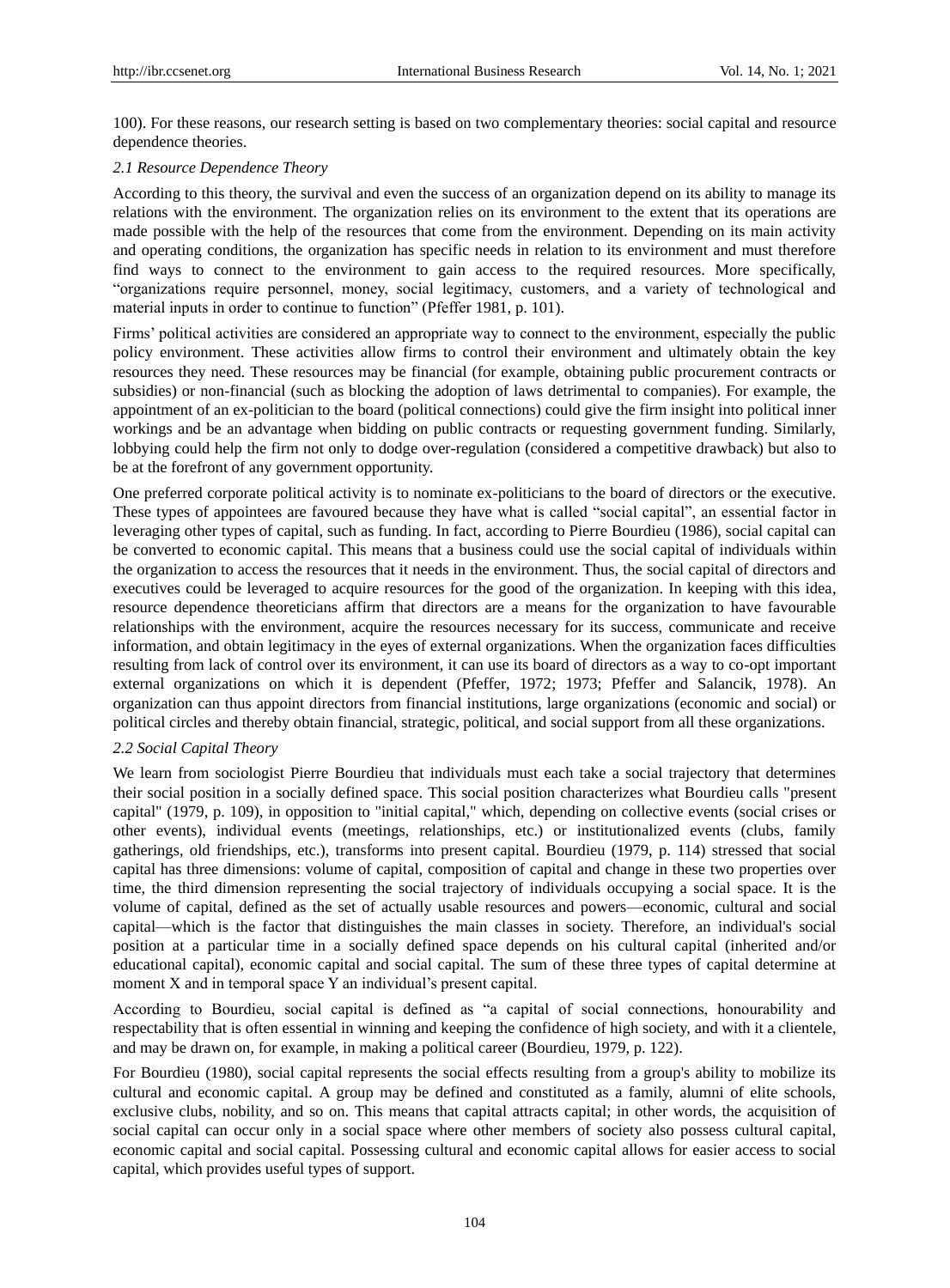Thus, access to capital becomes difficult for those without other forms of capital, such as those from underprivileged environments, even if they acquire economic capital by some good fortune (e.g. winning the lottery). This is all the more true when one considers, as Bourdieu did, that the different social classes are located on a spectrum ranging from those who are best provided with both economic and cultural capital (owners and managers) to those who are most deprived in both respects (office workers, labourers and agricultural workers) (Bourdieu, 1979, p. 114). In addition, cultural capital and economic capital may be converted into social capital.

Bourdieu also defines social capital as "the aggregate of the actual or potential resources which are linked to possession of a durable network of more or less institutionalized relationships of mutual acquaintance or recognition‖ (Bourdieu, 1979, p. 248-249). Social capital comes from belonging to a group constituted by a set of agents who not only have common properties but also are united by useful and durable relationships. According to Portes (1998, p. 3-4), Bourdieu's definitions highlight two major components of social capital: (1) social relations in themselves (networks), which enable individuals to access resources owned by their partners (in the network), and (2) the extent and quality of these resources. In this sense, we can define social capital as a set of resources and social relations. Ballet (2005, p. 78) points out that social capital is frequently conceived of as a set of social relationships for cooperation, cohesion and generating benefits.

Accordingly, corporate political activities, and especially political connections, are primarily based on the social capital of powerful individuals within the organization, i.e. directors, executives, and shareholders. These activities allow the firm to accrue genuine political capital, an extremely valuable asset for acquiring mainly financial resources, and therefore maximizing profits.

## **3. Financial Impact of Corporate Political Activities**

Of the three types of corporate political activities, political connections have received the most attention, most likely due to the difficulty of obtaining accurate and reliable data. Most prior literature focused on the impact of firms' political connections on their financial performance and access to resources, such as loans and contracts. This research was carried out not only in the U.S. (Goldman et al., 2009), but also in Canada (Dicko and El Ibrami, 2013; Dicko and Khemakhem, 2015) as well as elsewhere in the world (Claessens et al., 2008 in Brazil; Ang et al., 2013 in Singapore; Boubakri et al., 2013 on a sample of 77 countries; Brockman et al., 2013 on 22 countries; Li and Xia, 2013 in China).

In the Canadian context, Dicko (2016) demonstrated that politically connected Canadian firms listed on the S&P/TSX composite index are awarded more numerous and lucrative federal government contracts than non-politically connected firms are. Similar results were obtained by Goldman et al. (2013) and Wang (2014) in the U.S. Dicko and Khemakhem (2015) also show that the political connections of S&P/TSX Canadian firms are positively and significantly related to their return on assets. In their study of the U.S. context, Goldman et al. (2009) demonstrate a positive abnormal stock return following the announcement of the nomination of a politically connected individual to the board of an S&P 500 company. In Brazil, Claessens et al. (2008) show that Brazilian firms that contributed to (elected) federal deputies during the 1998 and 2002 election periods experienced higher stock returns than firms that did not. They also found that contributing firms substantially increased their bank financing relative to a control group after each election, indicating that access to bank finance is an important channel through which political connections operate.

Research on the financial impact of corporate lobbying activities is scant, except for studies in the U.S. Chen et al. (2015) demonstrated that U.S. corporate lobbying activities are positively associated with the firms' accounting and market performance, whereas Skaife et al. (2017) concluded that lobbying in the U.S. fails to enrich stockholders (measured by abnormal returns) even though the activities are associated with an increase in executive compensation. Unsal et al. (2016) confirm not only that lobbying activities in the U.S. do not improve firm performance, but that the scope of these activities depends on the political leanings of the CEO. Firms with Republican CEOs spend more on lobbying than those with a Democratic or politically neutral chief, but experience more negative effects on financial performance.

Our study stands apart by the fact that it analyzes the joint impact of two political activities on specific firm financial and accounting indicators. Although the direction of this impact cannot be predicted on the basis of the few prior Canadian studies on individual corporate political activities, the trend of these prior findings indicates that such activities will have a positive impact on the accounting and financial performance indicators of Canadian organizations. We thus hypothesize that:

*H1: Firms' political connections have a positive impact on their financial indicators. H2: Firms' lobbying has a positive impact on their financial indicators.*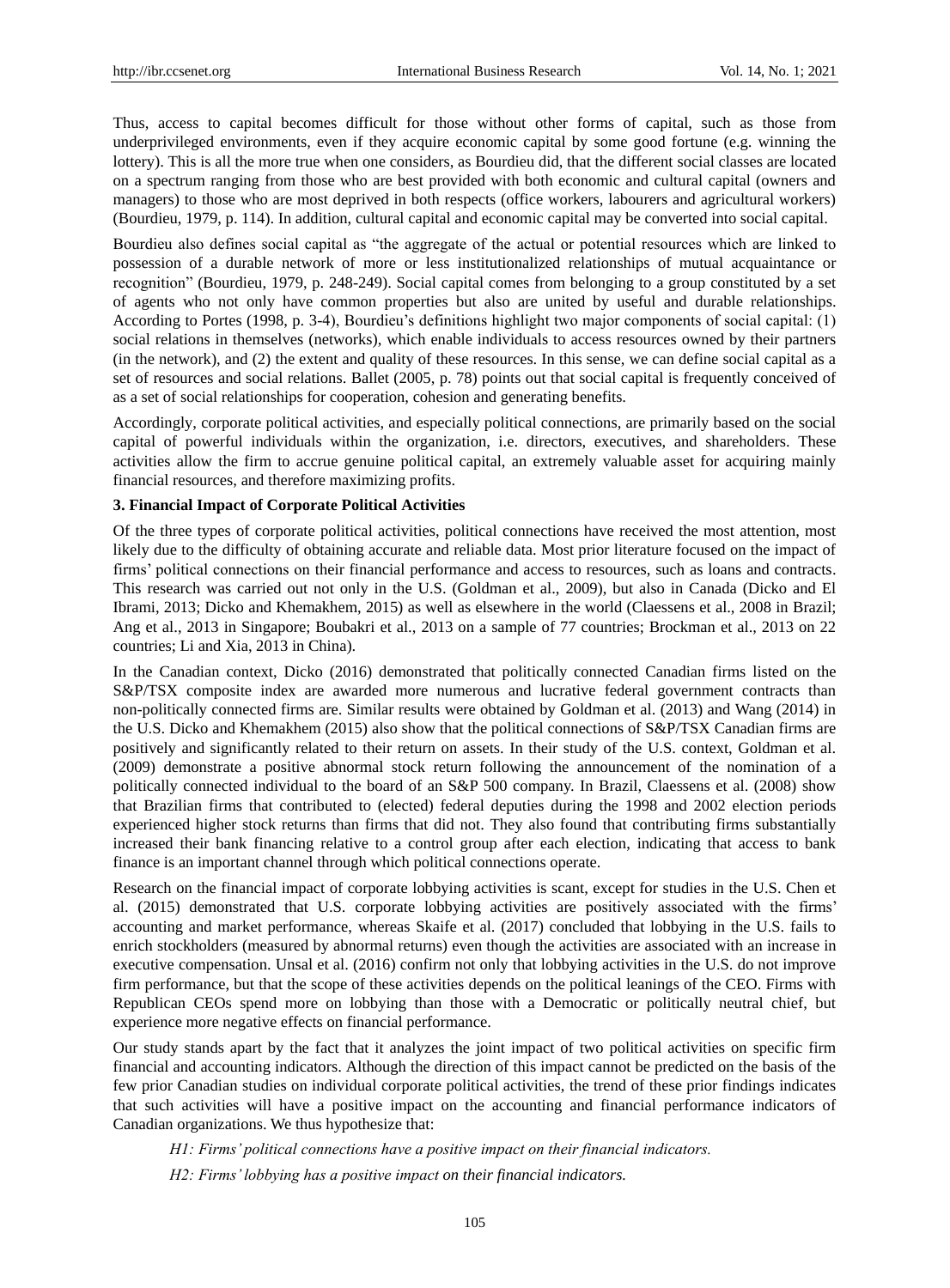*H3: Combining political connections and lobbying enhances firm financial indicators more than carrying out these activities separately.*

# **4. Research Method**

## *4.1 Study Sample and Data Sources*

To conduct this study and meet our research objectives, we examined Canadian firms on the S&P/TSX composite index with data from the five most recent years, i.e. 2012 through 2016. Of the 300 firms selected, the index's 30 financial institutions and insurance companies were eliminated, as were those companies not consistently on the index or for which data were missing for the five-year period. At the end of the tally, 214 firms were analyzed.

The list of organizations and the set of financial data were downloaded from the Compustat database. Data on firm lobbying activities were hand collected from the website of the Commissioner of Lobbying of Canada at https://lobbycanada.gc.ca/eic/site/012.nsf/fra/h\_00950.html. Data on political connections were hand collected from the BoardEx database, which lists detailed profiles of directors and executives of the largest listed companies across the world.

# *4.2 Statistical Analyses Performed and Study Variables*

To fulfill the research objective, we performed two types of statistical analysis: bidirectional analyses to understand correlation links between political activities and the selected financial indicators; and multidirectional analyses to see the impact when several other factors are taken into account simultaneously.

Three types of variables are used in this study: political activities, the selected financial indicators, and control variables for multidirectional analyses.

# 4.2.1 Political Activities Variables

We chose to analyze the combined impact of two political activities, political connections (i.e. appointment of ex-politicians to the firm's decision-making bodies) and lobbying activities. Here is how these variables were measured:

- Political connections: the literature generally considers a firm to be politically connected when at least one member of the board of directors or top management or the principal shareholder has been a member of parliament (federal, provincial or regional), a prime minister, a minister, a cabinet member, or a political advisor (Faccio, 2006). We apply this definition in this study and use the dichotomous variable "Political Connections", which equals 1 if the firm is connected, 0 otherwise.
- Lobbying activities: the dichotomous variable "Lobbying" is used, equalling 1 if the firm conducted a lobbying activity during the study year, and 0 otherwise.

# 4.2.2 Financial Indicator Variables

We examine only accounting and financial variables to discover their correlations with the two corporate political activities, political connections, and lobbying activities. We chose two types of financial indicators: accounting and market performance and financing sources. For accounting and market performance, the following indicators are examined:

- ROA: earnings before interest and taxes divided by total assets;
- ROE: earnings before interest and taxes divided by total equity;
- Earnings per share (EPS): earnings before interest and taxes divided by total outstanding common shares;
- Revenue: natural logarithm of total revenues;
- Market value: natural logarithm of market value for the study period.

For indicators relating to financing sources, we chose two to represent the two main sources recognized in accounting, equity and debt. The following two indicators measure both sources:

- Equity: natural logarithm of total equity;
- Long-term debt: natural logarithm of total long-term debt.

4.2.3 Additional Control Variables for Multivariate Analyses

As mentioned previously, regressions were performed to understand the impact of political activities on the financial performance of the firms under study. To that end, the following model was used: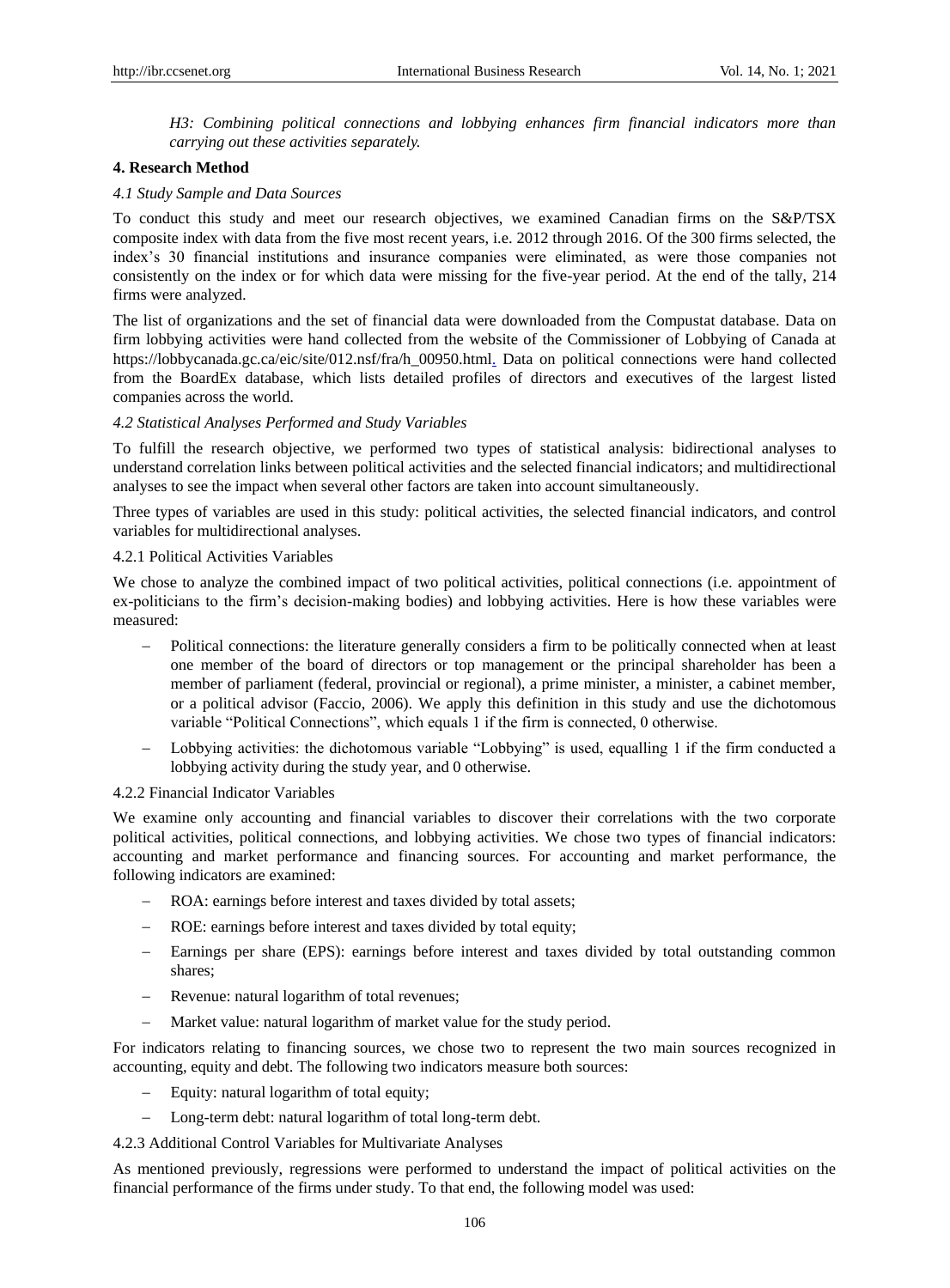*Financial Performance = a0 + b1Political connections + b2Lobbying + b3Political connections \* Lobbying + b4Firm size + (1) b5Debt + b6Relative net cash flow + b7Relative PPE + b8Industry +*  $\varepsilon$ 

# Where:

- Financial performance is measured by three indicators: ROA, ROE and EPS.
- Political connections: see above paragraphs.
- Lobbying: see above paragraphs.
- Political connections \* Lobbying: this is an interaction variable that equals 1 if the firm is both politically connected and has lobbied. This variable measures the combined effect of the two political activities.
- Firm size: measured by the natural logarithm of total revenues.
- Debt ratio: this is the level of indebtedness measured by the ratio of long-term debt to total assets.
- Relative net cash flow: measured by total cash divided by total assets.
- Relative PPE: measured by net PPE assets divided by total assets.
- Industry: this is a dummy variable coded 1 to 19, according to industry, as follows: 1 agriculture, forestry, fishing and hunting; 2 - mining, quarries, and oil and gas extraction; 3 - utilities; 4 - building; 5 - manufacturing; 6 - wholesale trade; 7 - retail trade; 8 - transportation and storage; 9 - information and culture; 10 - finance and insurance; 11 - real estate and leasing; 12 - professional, scientific and technical services; 13 - business management; 14 - administrative services and support and waste management and remediation; 15 - educational services; 16 - health and social assistance; 17 - arts, entertainment and leisure; 18 - accommodation and food services; and 19 - other service industries.

#### **5. Results of Statistical Analyses and Discussion**

#### *5.1 Descriptive Statistics*

Table 1 shows that three industries make up 65% of the group, in the following proportions: mining, quarries and oil and gas extraction (35%), manufacturing (18%), and real estate (12%). Other industries are represented in varying proportions, all of which are under 10% per industry. We can then expect that the three main industries will be overrepresented in lobbying activities and among politically connected firms.

|                                                                                   |                         |        | Valid   | Cumulative |
|-----------------------------------------------------------------------------------|-------------------------|--------|---------|------------|
|                                                                                   | <b>FrequencyPercent</b> |        | Percent | Percent    |
| Mining, quarries, and oil and gas extraction                                      | 375.00                  | 35.00  | 35.00   | 35.00      |
| <b>Utilities</b>                                                                  | 70.00                   | 6.50   | 6.50    | 41.60      |
| Building                                                                          | 20.00                   | 1.90   | 1.90    | 43.50      |
| Manufacturing                                                                     | 191.00                  | 17.90  | 17.90   | 61.30      |
| Wholesale trade                                                                   | 19.00                   | 1.80   | 1.80    | 63.10      |
| Retail trade                                                                      | 55.00                   | 5.10   | 5.10    | 68.20      |
| Transportation and storage                                                        | 60.00                   | 5.60   | 5.60    | 73.80      |
| Information and culture                                                           | 80.00                   | 7.50   | 7.50    | 81.30      |
| Real estate and leasing                                                           | 130.00                  | 12.10  | 12.10   | 93.50      |
| Professional, scientific and technical services                                   | 30.00                   | 2.80   | 2.80    | 96.30      |
| Administrative services and support and<br>waste<br>management and<br>remediation | 10.00                   | 0.90   | 0.90    | 97.20      |
| Health and social assistance                                                      | 5.00                    | 0.50   | 0.50    | 97.70      |
| Arts, entertainment and leisure                                                   | 15.00                   | 1.40   | 1.40    | 99.10      |
| Accommodation and food services                                                   | 5.00                    | 0.50   | 0.50    | 99.50      |
| Other                                                                             | 5.00                    | 0.50   | 0.50    | 100.00     |
| Total                                                                             | 1070.00                 | 100.00 | 100.00  |            |

Table 2 shows that 41% of the sample firms are politically connected, but only 27% of the sample has conducted any lobbying. The co-opting of ex-politicians to corporate decision-making bodies therefore appears to be a more popular political activity than attempts to exert direct influence through lobbying activities registered with the Commissioner of Lobbying. Table 3 shows that only 20% of the sample firms conducted both types of political activities by combining political connections and lobbying activities.

# Table 1. Industry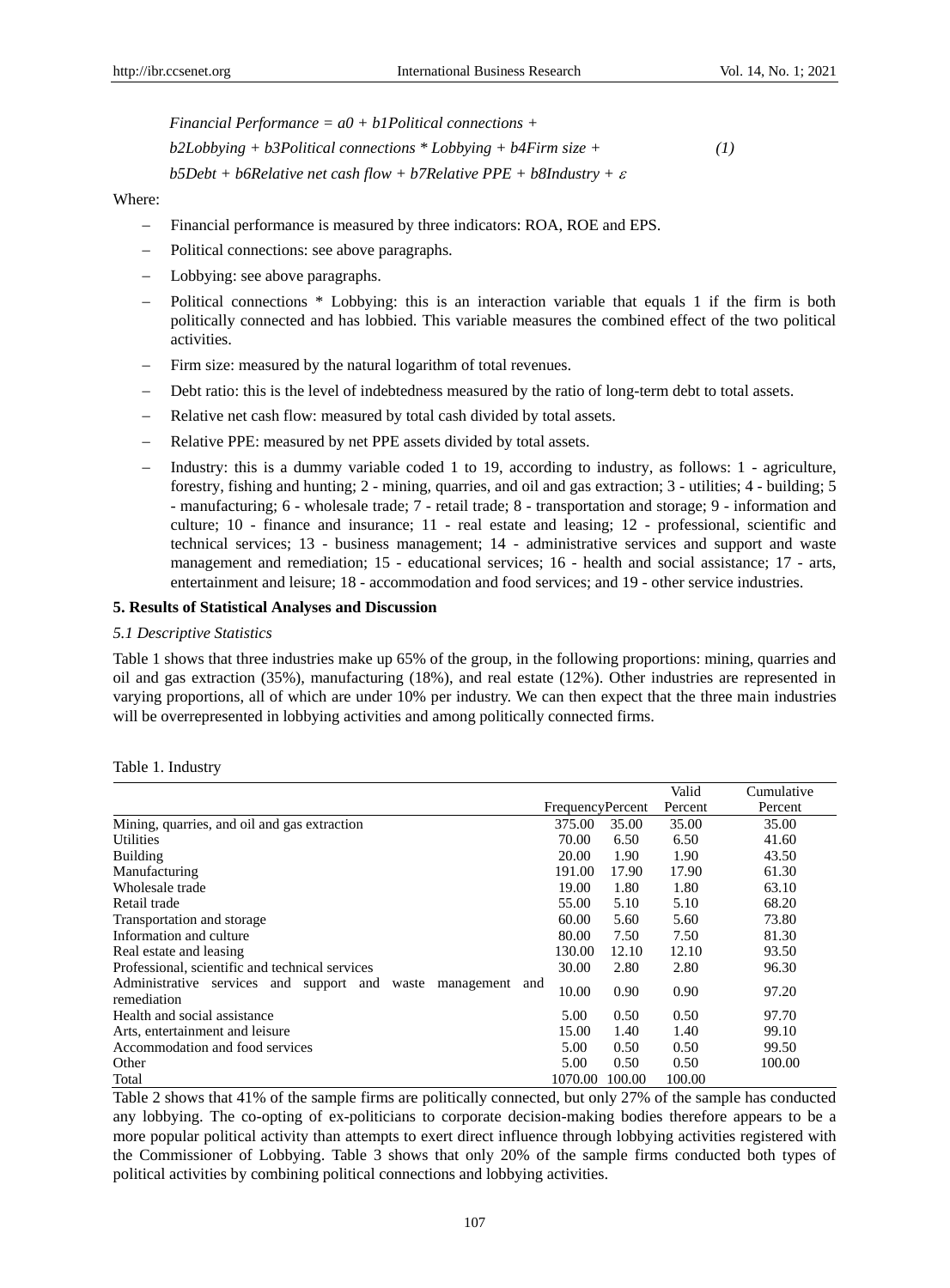#### Table 2. Frequencies of Political Connections and Lobbying

|                              | Frequency | Percent |
|------------------------------|-----------|---------|
| <b>Political connections</b> |           |         |
| Non-connected firm           | 635       | 59.3    |
| Politically connected firm   | 435       | 40.7    |
| Total                        | 1070      | 100.0   |
| Lobbying                     |           |         |
| Firm did not lobby           | 781       | 73.0    |
| Firm lobbied                 | 289       | 27.0    |
| Total                        | 1070      | 100.0   |

# Table 3. Political Connections and Lobbying Cross Tabulation

|                       |                            |               |                       |           | Lobbying                |                     |        |
|-----------------------|----------------------------|---------------|-----------------------|-----------|-------------------------|---------------------|--------|
|                       |                            |               |                       |           | Firm has not<br>lobbied | Firm has<br>lobbied | Total  |
| Political connections | Non-connected firm         | Count         |                       |           | 559                     | 76                  | 635    |
|                       |                            | $\frac{0}{0}$ | within<br>connections | Political | 88.0%                   | 12.0%               | 100.0% |
|                       |                            |               | % within Lobbying     |           | 71.6%                   | 26.3%               | 59.3%  |
|                       |                            |               | % within total        |           | 52.2%                   | 7.1%                | 59.3%  |
|                       | Politically connected firm | Count         |                       |           | 222                     | 213                 | 435    |
|                       |                            | $\frac{0}{0}$ | within<br>connections | Political | 51.0%                   | 49.0%               | 100.0% |
|                       |                            |               | % within Lobbying     |           | 28.4%                   | 73.7%               | 40.7%  |
|                       |                            |               | % within total        |           | 20.7%                   | 19.9%               | 40.7%  |

According to Table 4, four industries exhibit the highest proportions of political connections: mining at 24.4%, followed by manufacturing at 19.5%, information and culture at 11.5%, and utilities at 10.3%.

The same four industries lead in terms of lobbying activities (Table 5): mining at 28.7%, manufacturing at 23.9%, information and culture at 13.8%, and utilities at 10.4%.

|  | Table 4. Industry and Political Connections Cross Tabulation |
|--|--------------------------------------------------------------|
|--|--------------------------------------------------------------|

|                                        |                         |           | Politically Non-connectedPolitically Connected |                  | Total |
|----------------------------------------|-------------------------|-----------|------------------------------------------------|------------------|-------|
|                                        |                         |           | Firm                                           | Firm             |       |
| Mining, quarries, and oil and gasCount |                         |           | $269_a$                                        | 106 <sub>b</sub> | 375   |
| extraction                             | within<br>$\frac{0}{0}$ | Political | 42.4%                                          | 24.4%            | 35.0% |
|                                        | connections             |           |                                                |                  |       |
| Utilities                              | Count                   |           | $25_a$                                         | 45 <sub>h</sub>  | 70    |
|                                        | within<br>$\%$          | Political | 3.9%                                           | 10.3%            | 6.5%  |
|                                        | connections             |           |                                                |                  |       |
| <b>Building</b>                        | Count                   |           | $10_a$                                         | $10_a$           | 20    |
|                                        | within<br>$\frac{0}{0}$ | Political | 1.6%                                           | 2.3%             | 1.9%  |
|                                        | connections             |           |                                                |                  |       |
| Manufacturing                          | Count                   |           | $106_a$                                        | $85_a$           | 191   |
|                                        | within<br>$\%$          | Political | 16.7%                                          | 19.5%            | 17.9% |
|                                        | connections             |           |                                                |                  |       |
| Wholesale trade                        | Count                   |           | $5_a$                                          | 14 <sub>h</sub>  | 19    |
|                                        | within<br>$\%$          | Political | 0.8%                                           | 3.2%             | 1.8%  |
|                                        | connections             |           |                                                |                  |       |
| Retail trade                           | Count                   |           | $30_a$                                         | $25_a$           | 55    |
|                                        | within<br>$\frac{0}{0}$ | Political | 4.7%                                           | 5.7%             | 5.1%  |
|                                        | connections             |           |                                                |                  |       |
| Transportation and storage             | Count                   |           | $35_a$                                         | $25_a$           | 60    |
|                                        | within<br>$\%$          | Political | 5.5%                                           | 5.7%             | 5.6%  |
|                                        | connections             |           |                                                |                  |       |
| Information and culture                | Count                   |           | $30_a$                                         | 50 <sub>h</sub>  | 80    |
|                                        | within<br>$\%$          | Political | 4.7%                                           | 11.5%            | 7.5%  |
|                                        | connections             |           |                                                |                  |       |
| Real estate and leasing                | Count                   |           | $90_a$                                         | 40 <sub>h</sub>  | 130   |
|                                        | within<br>%             | Political | 14.2%                                          | 9.2%             | 12.1% |
|                                        | connections             |           |                                                |                  |       |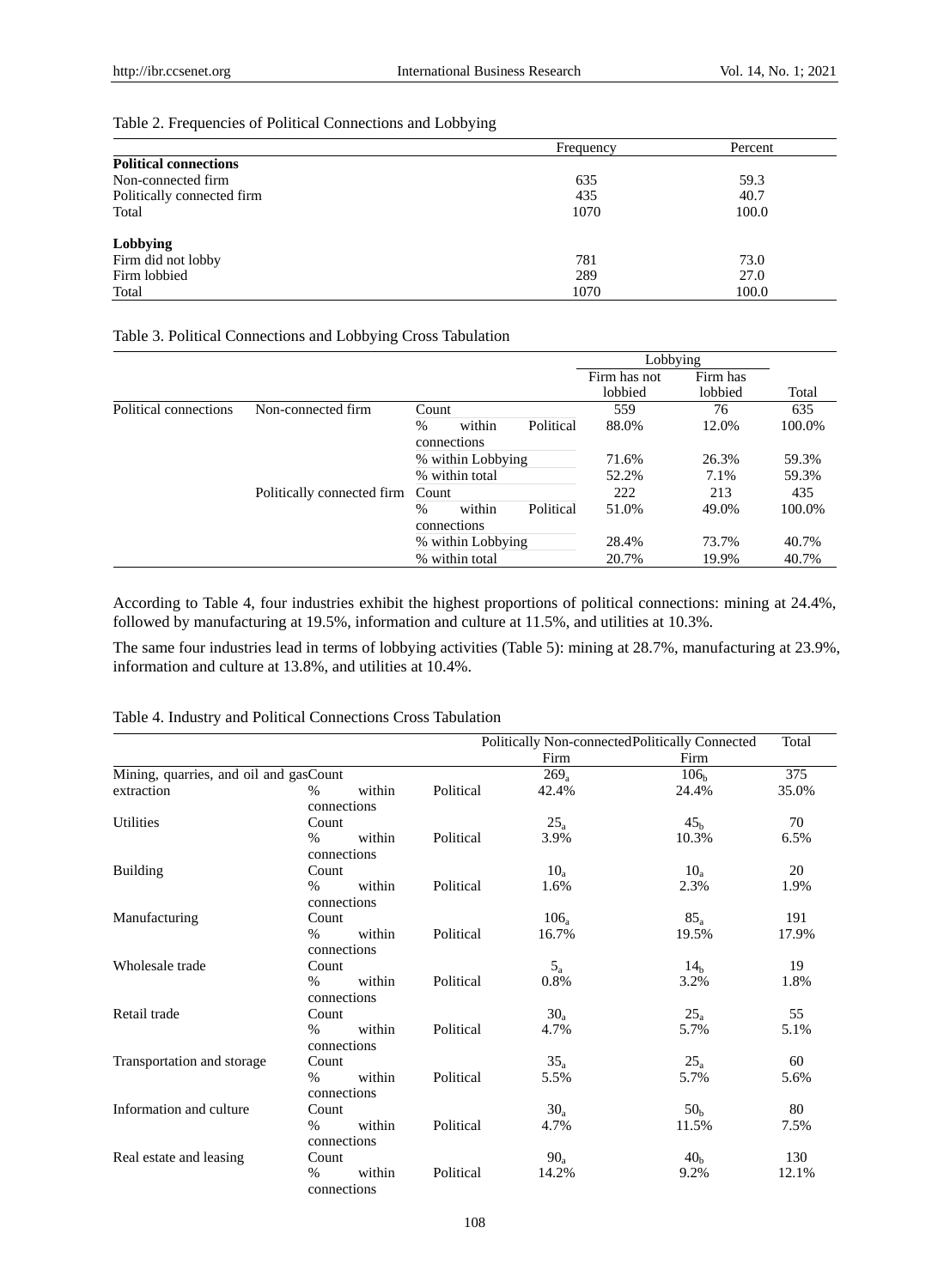| scientific<br>Professional.                      | andCount            |        |           | $10_a$          | 20 <sub>h</sub> | 30   |
|--------------------------------------------------|---------------------|--------|-----------|-----------------|-----------------|------|
| technical services                               | $\%$<br>connections | within | Political | 1.6%            | 4.6%            | 2.8% |
| Administrative<br>services                       | andCount            |        |           | $5_{\rm a}$     | $5_{\rm a}$     | 10   |
| support and waste management%<br>and remediation | connections         | within | Political | 0.8%            | 1.1%            | 0.9% |
| Health and social assistance                     | Count               |        |           | $0_a$           | 5 <sub>h</sub>  |      |
|                                                  | $\%$                | within | Political | $0.0\%$         | 1.1%            | 0.5% |
|                                                  | connections         |        |           |                 |                 |      |
| Arts, entertainment and leisure                  | Count               |        |           | 10 <sub>a</sub> | $5_{\rm a}$     | 15   |
|                                                  | $\%$                | within | Political | 1.6%            | 1.1%            | 1.4% |
|                                                  | connections         |        |           |                 |                 |      |
| Accommodation<br>and                             | foodCount           |        |           | $5_a$           | $0_a$           |      |
| services                                         | $\%$                | within | Political | 0.8%            | $0.0\%$         | 0.5% |
|                                                  | connections         |        |           |                 |                 |      |
| <b>Others</b>                                    | Count               |        |           | $5_a$           | $0_a$           |      |
|                                                  | $\%$                | within | Political | 0.8%            | $0.0\%$         | 0.5% |
|                                                  | connections         |        |           |                 |                 |      |

|                                             |                      | Firm Lobbied | Firm Did Not Lobby | Total |
|---------------------------------------------|----------------------|--------------|--------------------|-------|
| Mining, quarries, and oil and gasCount      |                      | $292_a$      | 83 <sub>h</sub>    | 375   |
| extraction                                  | % within Lobbying    | 37.4%        | 28.7%              | 35.0% |
| <b>Utilities</b>                            | Count                | $40_a$       | 30 <sub>b</sub>    | 70    |
|                                             | % within Lobbying    | 5.1%         | 10.4%              | 6.5%  |
| <b>Building</b>                             | Count                | $14_a$       | $6_a$              | 20    |
|                                             | % within Lobbying    | 1.8%         | 2.1%               | 1.9%  |
| Manufacturing                               | Count                | $122_a$      | 69 <sub>b</sub>    | 191   |
|                                             | % within Lobbying    | 15.6%        | 23.9%              | 17.9% |
| Wholesale trade                             | Count                | $19_a$       | 0 <sub>h</sub>     | 19    |
|                                             | % within Lobbying    | 2.4%         | 0.0%               | 1.8%  |
| Retail trade                                | Count                | $44_a$       | $11_a$             | 55    |
|                                             | % within Lobbying    | 5.6%         | 3.8%               | 5.1%  |
| Transportation and storage                  | Count                | $34_a$       | 26 <sub>b</sub>    | 60    |
|                                             | % within Lobbying    | 4.4%         | 9.0%               | 5.6%  |
| Information and culture                     | Count                | $40_a$       | 40 <sub>h</sub>    | 80    |
|                                             | % within Lobbying    | 5.1%         | 13.8%              | 7.5%  |
| Real estate and leasing                     | Count                | $128_a$      | 2 <sub>b</sub>     | 130   |
|                                             | % within Lobbying    | 16.4%        | 0.7%               | 12.1% |
| Professional, scientific and technicalCount |                      | $13_a$       | 17 <sub>h</sub>    | 30    |
| services                                    | % within Lobbying    | 1.7%         | 5.9%               | 2.8%  |
| Administrative services and supportCount    |                      | $10_a$       | $0_a$              | 10    |
| and<br>management<br>waste                  | and% within Lobbying | 1.3%         | 0.0%               | 0.9%  |
| remediation                                 |                      |              |                    |       |
| Health and social assistance                | Count                | $5_a$        | $0_a$              | 5     |
|                                             | % within Lobbying    | 0.6%         | 0.0%               | 0.5%  |
| Arts, entertainment and leisure             | Count                | $12_a$       | $3_a$              | 15    |
|                                             | % within Lobbying    | 1.5%         | 1.0%               | 1.4%  |
| Accommodation and food services             | Count                | $3_a$        | $2_{\rm a}$        | 5     |
|                                             | % within Lobbying    | 0.4%         | 0.7%               | 0.5%  |
| Others                                      | Count                | $5_a$        | $0_a$              | 5     |
|                                             | % within Lobbying    | 0.6%         | 0.0%               | 0.5%  |

Again, these industries lead in terms of combined political activities (Table 6): manufacturing (22.5%), mining (22.1%), information and culture (18.8%) and utilities (12.2%). The first two industries stand out from the rest of sample as they face increasing challenges, particularly regarding global environmental issues. Although free from any immediate threats from Canadian regulations, particularly because Canada is an oil country, these industries are nonetheless challenged by the current Liberal government's creation of a carbon market. This could explain why these industries are more politically active than the others. Around the world, companies with high environmental impacts are facing unprecedented regulatory constraints, even in the U.S. For example, Brulle (2018) shows that from 2000-2016, U.S. companies spent over \$2 billion on lobbying about climate change regulation, this amount representing 3.9% of total lobbying expenditures.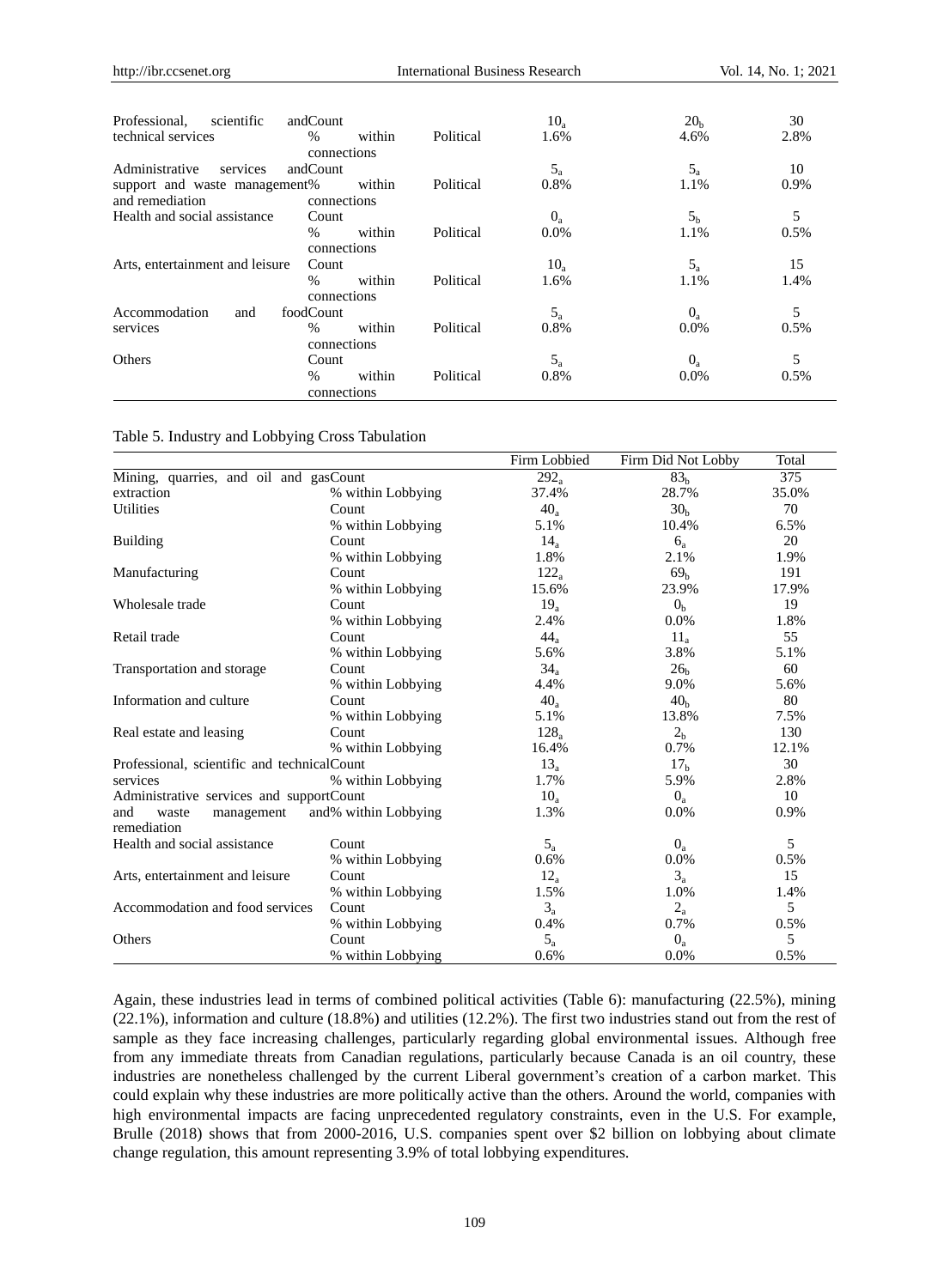|                                              |                                      | Firm Carried Out None | Firm Lobbied and Is          | Total            |
|----------------------------------------------|--------------------------------------|-----------------------|------------------------------|------------------|
|                                              |                                      | of These Activities   | <b>Politically Connected</b> |                  |
| oil<br>Mining,<br>quarries,<br>and<br>and    | gasCount                             | $328_a$               | 47 <sub>h</sub>              | $\overline{375}$ |
| extraction                                   | within<br>Political<br>$\%$          | 38.3%                 | 22.1%                        | 35.0%            |
|                                              | connections and Lobbying             |                       |                              |                  |
| Utilities                                    | Count                                | $44_a$                | 26 <sub>b</sub>              | 70               |
|                                              | within<br>$\%$<br>Political          | 5.1%                  | 12.2%                        | 6.5%             |
|                                              | connections and Lobbying             |                       |                              |                  |
| <b>Building</b>                              | Count                                | $14_a$                | $6_a$                        | 20               |
|                                              | within<br>$\%$<br>Political          | 1.6%                  | 2.8%                         | 1.9%             |
|                                              | connections and Lobbying             |                       |                              |                  |
| Manufacturing                                | Count                                | 143 <sub>a</sub>      | 48 <sub>b</sub>              | 191              |
|                                              | within<br>Political<br>$\%$          | 16.7%                 | 22.5%                        | 17.9%            |
|                                              | connections and Lobbying             |                       |                              |                  |
| Wholesale trade                              | Count                                | 19 <sub>a</sub>       | 0 <sub>b</sub>               | 19               |
|                                              | within<br>Political<br>$\%$          | 2.2%                  | 0.0%                         | 1.8%             |
|                                              | connections and Lobbying             |                       |                              |                  |
| Retail trade                                 | Count                                | $44_a$                | $11_a$                       | 55               |
|                                              | $\%$<br>within<br>Political          | 5.1%                  | 5.2%                         | 5.1%             |
|                                              | connections and Lobbying             |                       |                              |                  |
| Transportation and storage                   | Count                                | $40_a$                | 20 <sub>b</sub>              | 60               |
|                                              | within<br>Political<br>$\%$          | 4.7%                  | 9.4%                         | 5.6%             |
|                                              | connections and Lobbying             |                       |                              |                  |
| Information and culture                      | Count                                | $40_a$                | 40 <sub>b</sub>              | 80               |
|                                              | within<br>Political<br>$\%$          | 4.7%                  | 18.8%                        | 7.5%             |
|                                              | connections and Lobbying             |                       |                              |                  |
|                                              | Count                                | $129_a$               | 1 <sub>b</sub>               | 130              |
| Real estate and leasing                      | within<br>$\%$                       | 15.1%                 | 0.5%                         |                  |
|                                              | Political                            |                       |                              | 12.1%            |
|                                              | connections and Lobbying             |                       |                              | 30               |
| Professional,<br>scientific<br>and           | technicalCount                       | $16_a$                | 14 <sub>h</sub>              |                  |
| services                                     | within<br>$\%$<br>Political          | 1.9%                  | 6.6%                         | 2.8%             |
|                                              | connections and Lobbying             |                       |                              |                  |
| Administrative services and support andCount |                                      | $10_a$                | $0_a$                        | 10               |
| waste management and remediation             | $\frac{0}{0}$<br>within<br>Political | 1.2%                  | 0.0%                         | 0.9%             |
|                                              | connections and Lobbying             |                       |                              |                  |
| Health and social assistance                 | Count                                | $5_a$                 | $0_a$                        | 5                |
|                                              | $\frac{0}{0}$<br>within<br>Political | 0.6%                  | 0.0%                         | 0.5%             |
|                                              | connections and Lobbying             |                       |                              |                  |
| Arts, entertainment and leisure              | Count                                | $15_a$                | $0_a$                        | 15               |
|                                              | within<br>$\%$<br>Political          | 1.8%                  | $0.0\%$                      | 1.4%             |
|                                              | connections and Lobbying             |                       |                              |                  |
| Accommodation and food services              | Count                                | $5_a$                 | $0_a$                        | 5                |
|                                              | $\%$<br>within<br>Political          | 0.6%                  | 0.0%                         | 0.5%             |
|                                              | connections and Lobbying             |                       |                              |                  |
| Others                                       | Count                                | $5_a$                 | $0_a$                        | 5                |
|                                              | within<br>Political<br>$\%$          | 0.6%                  | 0.0%                         | 0.5%             |
|                                              | connections and Lobbying             |                       |                              |                  |

#### Table 6. Industry, Political Connections and Lobbying Cross Tabulation

# *5.2 Results of Analyses of Variance (ANOVA)*

These tests highlight the traits that distinguish firms with political activities from the others. Politically connected firms are statistically significantly different from non-politically connected firms in terms of equity, long-term debt, market value, revenues, ROA, cash flow, and industry (see Table 7). Table 8 shows that politically connected firms have higher equity, long-term debt, market value, revenues, ROA, ROE, and EPS. These observations trend in the direction of previous studies that demonstrated that politically connected firms are wealthier and exhibit better financial indicators (Dicko, 2016; 2020). This first statistical result seems to confirm our first hypothesis.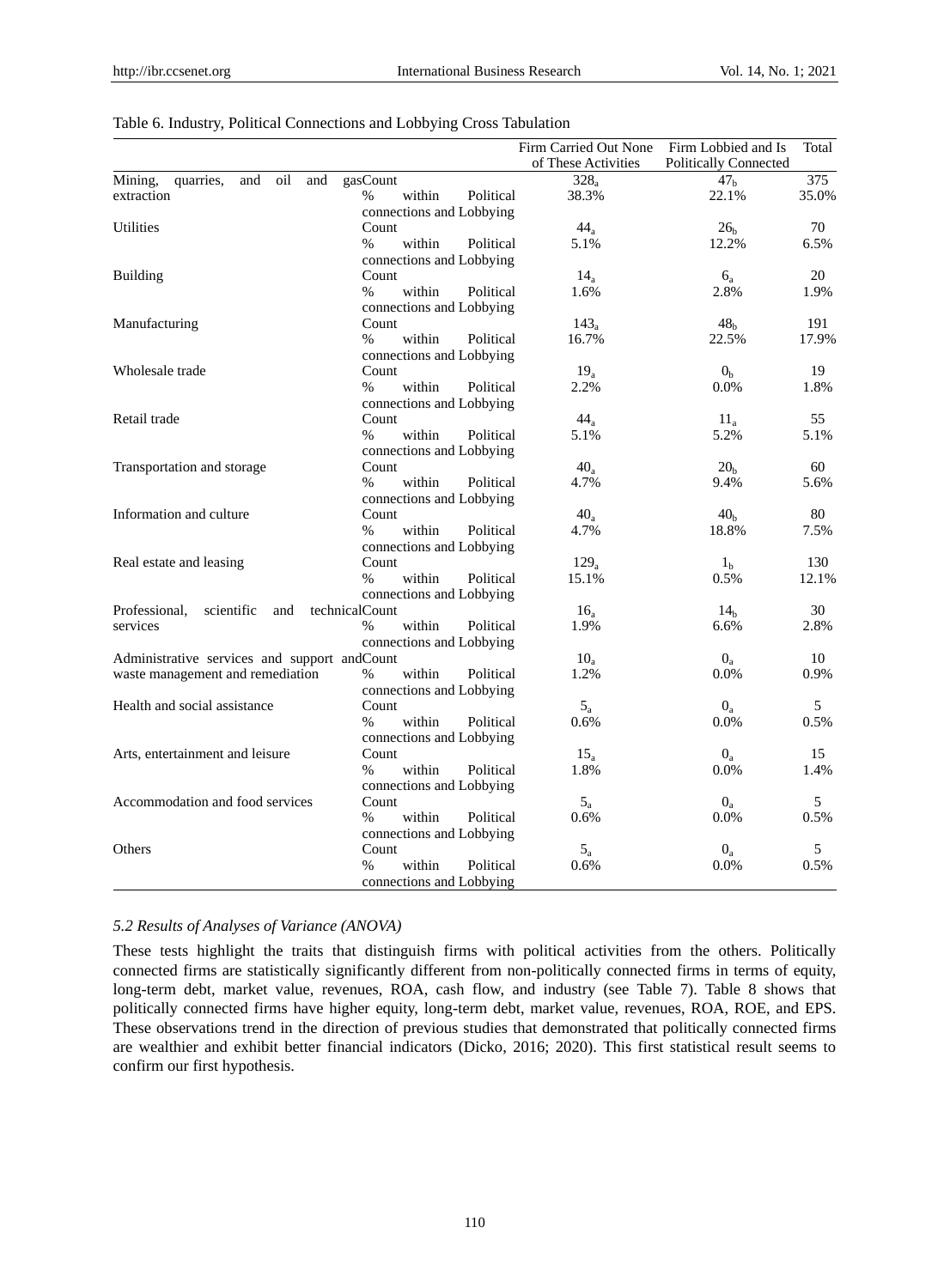# Table 7. ANOVA Results

# Factor: Political Connections

|                        |                       | Sum of Squares | ddl          | Mean Square | $\mathbf{F}$ | Sig. |
|------------------------|-----------------------|----------------|--------------|-------------|--------------|------|
| (Ln) Total equity      | <b>Between Groups</b> | 191.726        | $\mathbf{1}$ | 191.726     | 118.070      | .000 |
|                        | Within Groups         | 1700.149       | 1047         | 1.624       |              |      |
|                        | Total                 | 1891.875       | 1048         |             |              |      |
| (Ln) Long-term debt    | <b>Between Groups</b> | 226.460        | 1            | 226.460     | 76.160       | .000 |
|                        | Within Groups         | 2765.324       | 930          | 2.973       |              |      |
|                        | Total                 | 2991.784       | 931          |             |              |      |
| (Ln) Market value      | <b>Between Groups</b> | 167.774        | 1            | 167.774     | 129.355      | .000 |
|                        | Within Groups         | 1226.966       | 946          | 1.297       |              |      |
|                        | Total                 | 1394.739       | 947          |             |              |      |
| (Ln) Revenues          | <b>Between Groups</b> | 429.671        | $\mathbf{1}$ | 429.671     | 197.152      | .000 |
|                        | Within Groups         | 2214.262       | 1016         | 2.179       |              |      |
|                        | Total                 | 2643.933       | 1017         |             |              |      |
| <b>ROA</b>             | <b>Between Groups</b> | .044           | 1            | .044        | 3.817        | .051 |
|                        | Within Groups         | 12.270         | 1061         | .012        |              |      |
|                        | Total                 | 12.314         | 1062         |             |              |      |
| <b>ROE</b>             | <b>Between Groups</b> | 4.413          | 1            | 4.413       | 2.449        | .118 |
|                        | Within Groups         | 1910.036       | 1060         | 1.802       |              |      |
|                        | Total                 | 1914.449       | 1061         |             |              |      |
| <b>EPS</b>             | <b>Between Groups</b> | 3034858.056    | $\mathbf{1}$ | 3034858.056 | .562         | .453 |
|                        | Within Groups         | 5687361980.898 | 1054         | 5395979.109 |              |      |
|                        | Total                 | 5690396838.953 | 1055         |             |              |      |
| Relative net cash flow | <b>Between Groups</b> | .358           | $\mathbf{1}$ | .358        | 27.386       | .000 |
|                        | Within Groups         | 13.862         | 1061         | .013        |              |      |
|                        | Total                 | 14.220         | 1062         |             |              |      |
| <b>Relative PPE</b>    | <b>Between Groups</b> | .089           | 1            | .089        | .853         | .356 |
|                        | Within Groups         | 110.372        | 1061         | .104        |              |      |
|                        | Total                 | 110.461        | 1062         |             |              |      |
| Debt ratio             | <b>Between Groups</b> | 92.932         | 1            | 92.932      | 1.308        | .253 |
|                        | Within Groups         | 75298.691      | 1060         | 71.037      |              |      |
|                        | Total                 | 75391.623      | 1061         |             |              |      |
| Industry               | <b>Between Groups</b> | 73.990         | 1            | 73.990      | 4.754        | .029 |
|                        | Within Groups         | 16620.818      | 1068         | 15.563      |              |      |
|                        | Total                 | 16694.807      | 1069         |             |              |      |

# Table 8. Descriptive statistics

# Factor: Political Connections

|                        |                                   | N    | Mean    | St. deviation | Minimum   | Maximum  |
|------------------------|-----------------------------------|------|---------|---------------|-----------|----------|
| (Ln) Equity            |                                   |      |         |               |           | 10.438   |
|                        | Firm is politically connected     | 427  | 7.838   | 1.333         | 3.634     | 13.582   |
|                        | Total                             | 1049 | 7.322   | 1.343         | 1.761     | 13.582   |
| (Ln) long-term debt    | Firm is not politically connected | 514  | 6.281   | 1.741         | $-4.135$  | 10.380   |
|                        | Firm is politically connected     | 418  | 7.272   | 1.702         | 1.253     | 11.288   |
|                        | Total                             | 932  | 6.725   | 1.792         | $-4.135$  | 11.288   |
| (Ln) Market value      | Firm is not politically connected | 540  | 7.532   | 1.038         | 2.233     | 10.775   |
|                        | Firm is politically connected     | 408  | 8.381   | 1.259         | 5.945     | 11.201   |
|                        | Total                             | 948  | 7.897   | 1.213         | 2.233     | 11.201   |
| (Ln) Revenue           | Firm is not politically connected | 585  | 6.624   | 1.517         | $-1.007$  | 10.665   |
|                        | Firm is politically connected     | 433  | 7.938   | 1.418         | 4.024     | 10.778   |
|                        | Total                             | 1018 | 7.183   | 1.612         | $-1.007$  | 10.778   |
| <b>ROA</b>             | Firm is not politically connected | 630  | .042    | .130          | $-1.609$  | .560     |
|                        | Firm is politically connected     | 433  | .056    | .061          | $-.306$   | .270     |
|                        | Total                             | 1063 | .048    | .107          | $-1.609$  | .560     |
| <b>ROE</b>             | Firm is not politically connected | 629  | .093    | .241          | $-2.036$  | 1.176    |
|                        | Firm is politically connected     | 433  | .224    | 2.082         | $-20.156$ | 35.3250  |
|                        | Total                             | 1062 | .146    | 1.343         | $-20.156$ | 35.3250  |
| <b>EPS</b>             | Firm is not politically connected | 625  | 61.575  | 866.815       | $-7.339$  | 9223.372 |
|                        | Firm is politically connected     | 431  | 170.649 | 3483.685      | $-5.664$  | 9223.372 |
|                        | Total                             | 1056 | 106.093 | 2322.442      | $-7.339$  | 9223.372 |
| Relative net cash flow | Firm is not politically connected | 630  | .088    | .138          | .000      | .804     |
|                        | Firm is politically connected     | 433  | .051    | .063          | .000      | .383     |
|                        | Total                             | 1063 | .073    | .115          | .000      | .804     |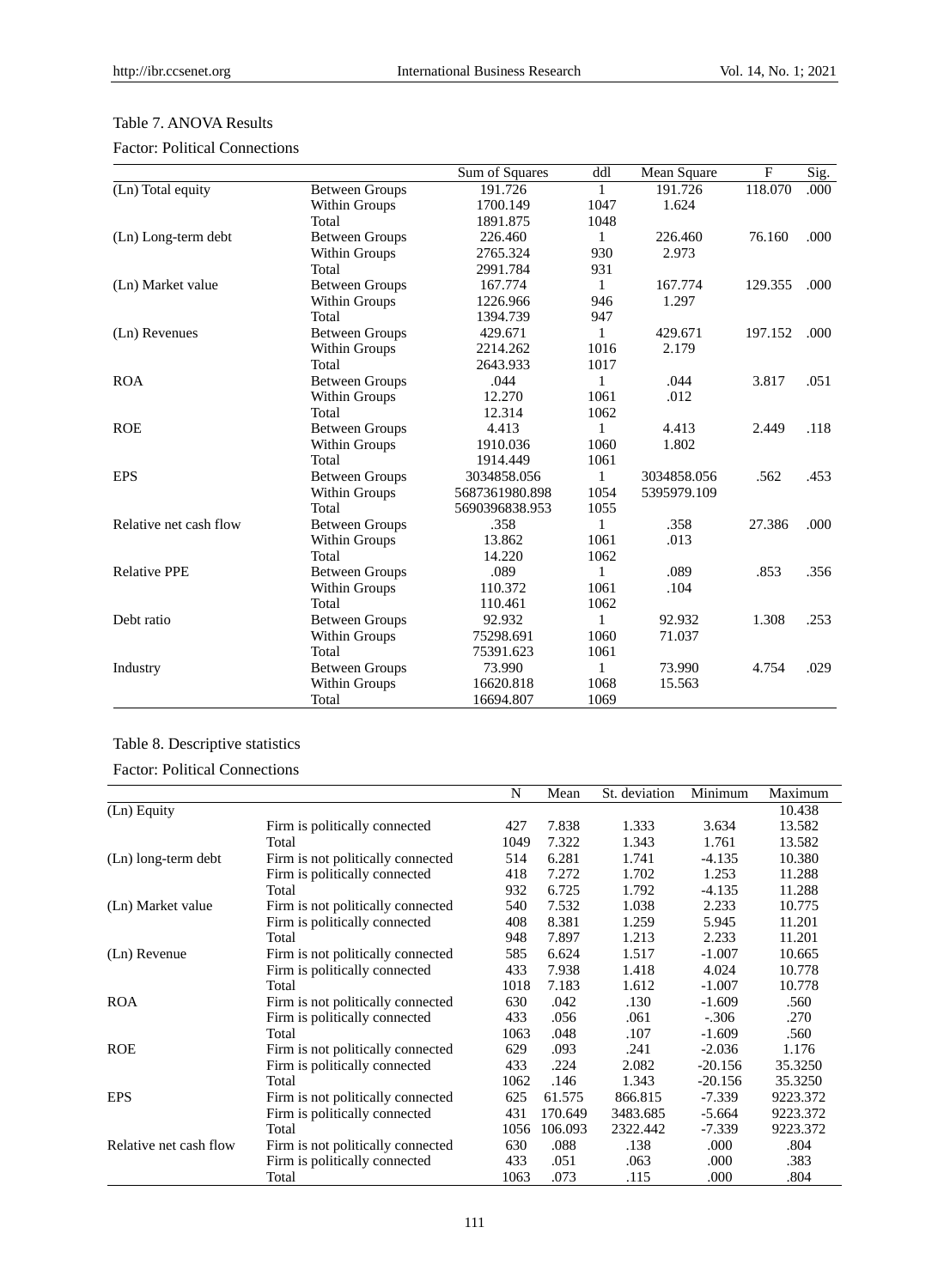| <b>Relative PPE</b> | Firm is not politically connected | 630  | .455  | .334   | .000       | .987    |
|---------------------|-----------------------------------|------|-------|--------|------------|---------|
|                     | Firm is politically connected     | 433  | .474  | .303   | .000       | .979    |
|                     | Total                             | 1063 | .463  | .322   | .000       | .987    |
| Debt ratio          | Firm is not politically connected | 629  | .518  | .916   | $-10.148$  | 9.168   |
|                     | Firm is politically connected     | 433  | 1.120 | 13.156 | $-180.990$ | 146.750 |
|                     | Total                             | 1062 | .764  | 8.429  | $-180.990$ | 146.750 |
| Industry            | Firm is not politically connected | 635  | 5.52  | 4.104  |            | 19      |
|                     | Firm is politically connected     | 435  | 6.06  | 3.701  |            | 17      |
|                     | Total                             | 1070 | 5.74  | 3.952  |            | 19      |

The same observation applies to lobbying: lobbying firms differ from other firms in statistically significant ways in terms of equity, long-term debt, market value, revenues, ROE, cash flow, debt, and PPE (see Table 9). As with politically connected firms, lobbying firms exhibit higher equity, long-term debt, market value, revenues, ROE, and EPS (Table 10). These results go in the same direction as our second hypothesis.

Lastly, when both components of political capital (political connections and lobbying) are considered together, we note statistically significant differences between firms with and without political capital in terms of the same indicators noted for lobbying, i.e. equity, long-term debt, market value, revenues, ROE, cash flow, debt, and PPE (see Table 11).

#### Table 9. ANOVA Results

#### Factor: Lobbying

|                        |                       | Sum of Squares | ddl          | Mean Square | $\mathbf{F}$ | Sig.  |
|------------------------|-----------------------|----------------|--------------|-------------|--------------|-------|
| (Ln) Total equity      | <b>Between Groups</b> | 390.995        | 1            | 390.995     | 272.755      | .000  |
|                        | Within Groups         | 1500.879       | 1047         | 1.434       |              |       |
|                        | Total                 | 1891.875       | 1048         |             |              |       |
| (Ln) Long-term debt    | <b>Between Groups</b> | 456.349        | 1            | 456.349     | 167.389      | .000  |
|                        | Within Groups         | 2535.435       | 930          | 2.726       |              |       |
|                        | Total                 | 2991.784       | 931          |             |              |       |
| (Ln) Market value      | <b>Between Groups</b> | 335.115        | $\mathbf{1}$ | 335.115     | 299.180      | .000. |
|                        | Within Groups         | 1059.625       | 946          | 1.120       |              |       |
|                        | Total                 | 1394.739       | 947          |             |              |       |
| (Ln) Revenues          | <b>Between Groups</b> | 588.327        | 1            | 588.327     | 290.786      | .000  |
|                        | Within Groups         | 2055.605       | 1016         | 2.023       |              |       |
|                        | Total                 | 2643.933       | 1017         |             |              |       |
| <b>ROA</b>             | <b>Between Groups</b> | .003           | 1            | .003        | .245         | .620  |
|                        | Within Groups         | 12.311         | 1061         | .012        |              |       |
|                        | Total                 | 12.314         | 1062         |             |              |       |
| <b>ROE</b>             | <b>Between Groups</b> | 9.570          | 1            | 9.570       | 5.326        | .021  |
|                        | Within Groups         | 1904.878       | 1060         | 1.797       |              |       |
|                        | Total                 | 1914.449       | 1061         |             |              |       |
| <b>EPS</b>             | <b>Between Groups</b> | 312744.613     | 1            | 312744.613  | .058         | .810  |
|                        | Within Groups         | 5690084094.341 | 1054         | 5398561.759 |              |       |
|                        | Total                 | 5690396838.953 | 1055         |             |              |       |
| Relative net cash flow | <b>Between Groups</b> | .139           | 1            | .139        | 10.500       | .001  |
|                        | Within Groups         | 14.080         | 1061         | .013        |              |       |
|                        | Total                 | 14.220         | 1062         |             |              |       |
| <b>Relative PPE</b>    | <b>Between Groups</b> | 1.804          | 1            | 1.804       | 17.612       | .000  |
|                        | Within Groups         | 108.657        | 1061         | .102        |              |       |
|                        | Total                 | 110.461        | 1062         |             |              |       |
| Debt ratio             | <b>Between Groups</b> | 454.646        | 1            | 454.646     | 6.431        | .011  |
|                        | Within Groups         | 74936.976      | 1060         | 70.695      |              |       |
|                        | Total                 | 75391.623      | 1061         |             |              |       |
| Industry               | <b>Between Groups</b> | 27.710         | 1            | 27.710      | 1.776        | .183  |
|                        | Within Groups         | 16667.097      | 1068         | 15.606      |              |       |
|                        | Total                 | 16694.807      | 1069         |             |              |       |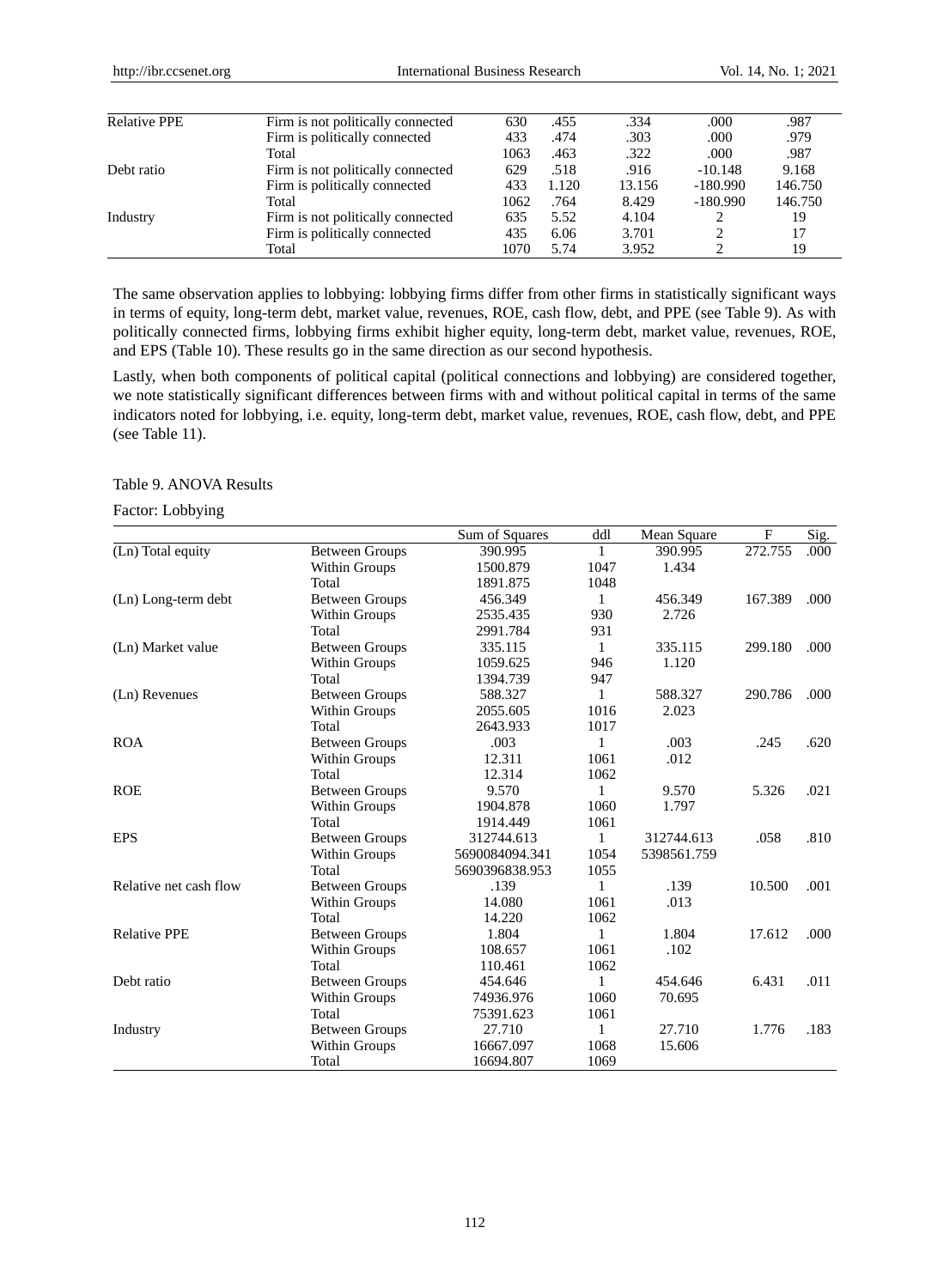# Table 10. Descriptive statistics

# Factor: Lobbying

|                        |                    | N    | Mean    | St. deviation | Minimum    | Maximum  |
|------------------------|--------------------|------|---------|---------------|------------|----------|
| (Ln) Equity            |                    |      |         |               |            | 10.439   |
|                        | Lobbying firms     | 281  | 8.332   | 1.283         | 3.689      | 13.582   |
|                        | Total              | 1049 | 7.322   | 1.344         | 1.761      | 13.582   |
| (Ln) Long-term debt    | Non-lobbying firms | 657  | 6.273   | 1.654         | $-4.135$   | 10.380   |
|                        | Lobbying firms     | 275  | 7.807   | 1.645         | 1.254      | 11.289   |
|                        | Total              | 932  | 6.726   | 1.793         | $-4.135$   | 11.289   |
| (Ln) Market value      | Non-lobbying firms | 677  | 7.522   | 0.978         | 2.234      | 10.574   |
|                        | Lobbying firms     | 271  | 8.838   | 1.238         | 5.244      | 11.201   |
|                        | Total              | 948  | 7.898   | 1.214         | 2.234      | 11.201   |
| (Ln) Revenues          | Non-lobbying firms | 737  | 6.714   | 1.470         | $-1.008$   | 10.779   |
|                        | Lobbying firms     | 281  | 8.415   | 1.288         | 4.702      | 10.745   |
|                        | Total              | 1018 | 7.183   | 1.612         | $-1.008$   | 10.779   |
| <b>ROA</b>             | Non-lobbying firms | 777  | 0.049   | 0.117         | $-1.609$   | 0.561    |
|                        | Lobbying firms     | 286  | 0.046   | 0.076         | $-0.455$   | 0.172    |
|                        | Total              | 1063 | 0.048   | 0.108         | $-1.609$   | 0.561    |
| <b>ROE</b>             | Non-lobbying firms | 776  | 0.089   | 0.766         | $-20.157$  | 2.007    |
|                        | Lobbying firms     | 286  | 0.303   | 2.256         | $-1.011$   | 35.325   |
|                        | Total              | 1062 | 0.147   | 1.343         | $-20.157$  | 35.325   |
| <b>EPS</b>             | Non-lobbying firms | 770  | 95.605  | 2606.389      | $-6.929$   | 9223.372 |
|                        | Lobbying firms     | 286  | 134.331 | 1278.795      | $-7.339$   | 9223.372 |
|                        | Total              | 1056 | 106.093 | 2322.443      | $-7.339$   | 9223.372 |
| Relative net cash flow | Non-lobbying firms | 777  | 0.081   | 0.129         | 0.000      | 0.805    |
|                        | Lobbying firms     | 286  | 0.055   | 0.065         | 0.000      | 0.383    |
|                        | Total              | 1063 | 0.074   | 0.116         | 0.000      | 0.805    |
| <b>Relative PPE</b>    | Non-lobbying firms | 777  | 0.438   | 0.336         | 0.000      | 0.987    |
|                        | Lobbying firms     | 286  | 0.531   | 0.271         | 0.000      | 0.971    |
|                        | Total              | 1063 | 0.463   | 0.323         | 0.000      | 0.987    |
| Debt ratio             | Non-lobbying firms | 776  | 0.367   | 6.667         | $-180.990$ | 26.852   |
|                        | Lobbying firms     | 286  | 1.842   | 11.919        | $-4.177$   | 146.750  |
|                        | Total              | 1062 | 0.764   | 8.430         | $-180.990$ | 146.750  |
| Industry               | Non-lobbying firms | 781  | 5.840   | 4.124         | 2.000      | 19.000   |
|                        | Lobbying firms     | 289  | 5.480   | 3.436         | 2.000      | 18.000   |
|                        | Total              | 1070 | 5.740   | 3.952         | 2.000      | 19.000   |

# Table 11. ANOVA Results

Factor: Political Connections \* Lobbying

|                        |                       | Sum of Squares | ddl  | Mean Square | F       | Sig. |
|------------------------|-----------------------|----------------|------|-------------|---------|------|
| (Ln) Total equity      | Between Groups        | 356.354        |      | 356.354     | 242.981 | .000 |
|                        | Within Groups         | 1535.521       | 1047 | 1.467       |         |      |
|                        | Total                 | 1891.875       | 1048 |             |         |      |
| (Ln) Long-term debt    | <b>Between Groups</b> | 418.247        | 1    | 418.247     | 151.142 | .000 |
|                        | Within Groups         | 2573.538       | 930  | 2.767       |         |      |
|                        | Total                 | 2991.784       | 931  |             |         |      |
| (Ln) Market value      | <b>Between Groups</b> | 352.565        | 1    | 352.565     | 320.029 | .000 |
|                        | Within Groups         | 1042.174       | 946  | 1.102       |         |      |
|                        | Total                 | 1394.739       | 947  |             |         |      |
| (Ln) Revenues          | <b>Between Groups</b> | 567.848        | 1    | 567.848     | 277.895 | .000 |
|                        | Within Groups         | 2076.085       | 1016 | 2.043       |         |      |
|                        | Total                 | 2643.933       | 1017 |             |         |      |
| <b>ROA</b>             | <b>Between Groups</b> | .009           |      | .009        | .767    | .381 |
|                        | Within Groups         | 12.305         | 1061 | .012        |         |      |
|                        | Total                 | 12.314         | 1062 |             |         |      |
| <b>ROE</b>             | <b>Between Groups</b> | 15.229         | 1    | 15.229      | 8.500   | .004 |
|                        | Within Groups         | 1899.220       | 1060 | 1.792       |         |      |
|                        | Total                 | 1914.449       | 1061 |             |         |      |
| <b>EPS</b>             | <b>Between Groups</b> | 2792737.144    | 1    | 2792737.144 | .518    | .472 |
|                        | Within Groups         | 5687604101.809 | 1054 | 5396208.825 |         |      |
|                        | Total                 | 5690396838.953 | 1055 |             |         |      |
| Relative net cash flow | <b>Between Groups</b> | .144           | 1    | .144        | 10.826  | .001 |
|                        | Within Groups         | 14.076         | 1061 | .013        |         |      |
|                        | Total                 | 14.220         | 1062 |             |         |      |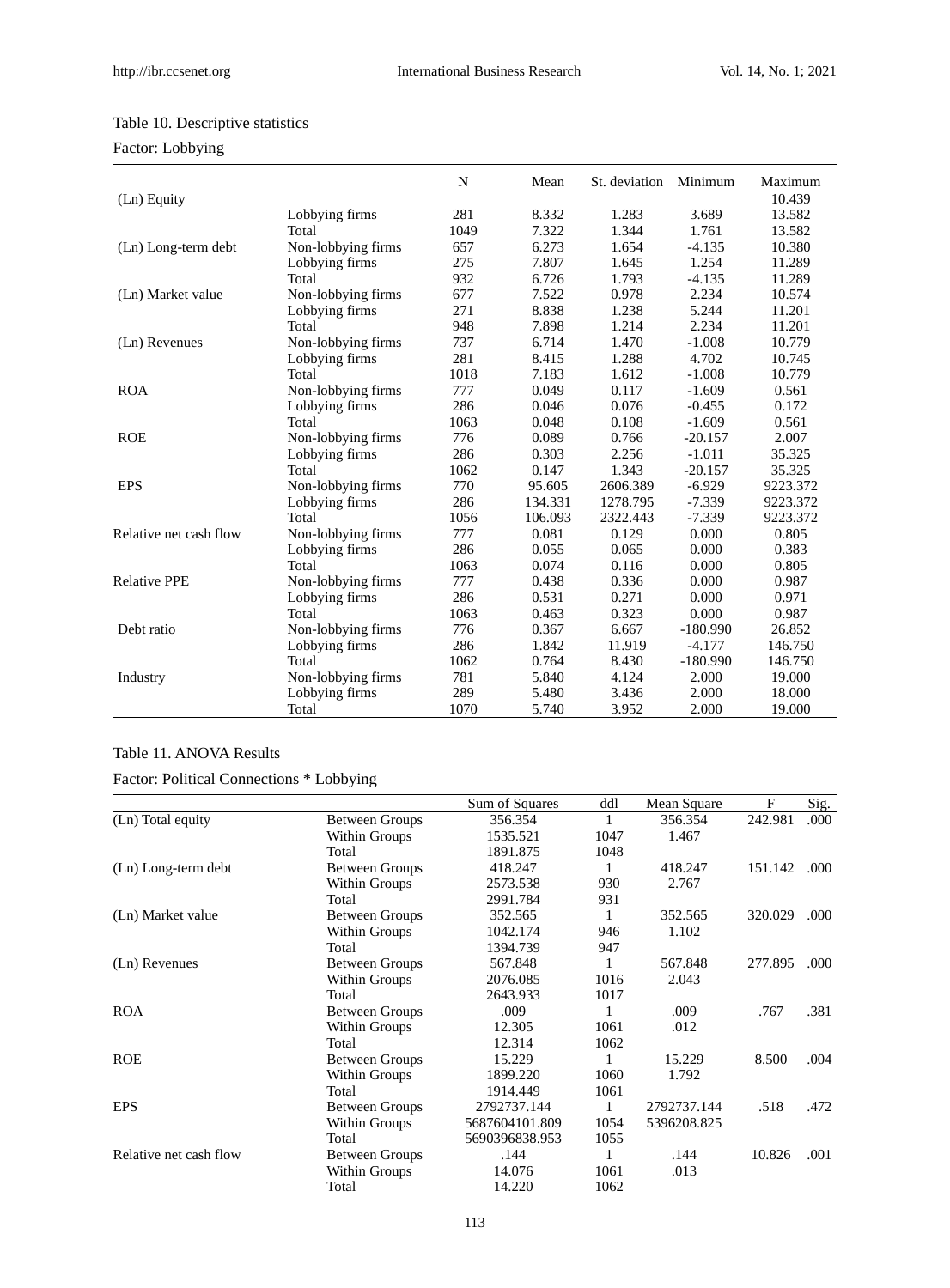| <b>Relative PPE</b> | Between Groups | 1.223     |      | 1.223   | 11.877 | .001 |
|---------------------|----------------|-----------|------|---------|--------|------|
|                     | Within Groups  | 109.238   | 1061 | .103    |        |      |
|                     | Total          | 110.461   | 1062 |         |        |      |
| Debt ratio          | Between Groups | 562.423   |      | 562.423 | 7.967  | .005 |
|                     | Within Groups  | 74829.200 | 1060 | 70.594  |        |      |
|                     | Total          | 75391.623 | 1061 |         |        |      |
| Industry            | Between Groups | .717      |      | .717    | .046   | .830 |
|                     | Within Groups  | 16694.091 | 1068 | 15.631  |        |      |
|                     | Total          | 16694.807 | 1069 |         |        |      |

#### Table 12. Descriptive statistics

#### Factor: Political Connections \* Lobbying

|                        |                               | N    | Mean    | Std Dev. |            | Minimum Maximum |
|------------------------|-------------------------------|------|---------|----------|------------|-----------------|
| (Ln) Equity            |                               |      |         |          |            | 10.439          |
|                        | Lobbying and PC firms         | 207  | 8.498   | 1.302    | 3.689      | 13.582          |
|                        | Total                         | 1049 | 7.322   | 1.344    | 1.761      | 13.582          |
| (Ln) Long-term debt    | Non-lobbying and Non-PC firms | 725  | 6.368   | 1.663    | $-4.135$   | 10.380          |
|                        | Lobbying and PC firms         | 207  | 7.980   | 1.666    | 1.254      | 11.289          |
|                        | Total                         | 932  | 6.726   | 1.793    | $-4.135$   | 11.289          |
| (Ln) Market value      | Non-lobbying and Non-PC firms | 745  | 7.580   | 1.005    | 2.234      | 10.776          |
|                        | Lobbying and PC firms         | 203  | 9.066   | 1.200    | 6.175      | 11.201          |
|                        | Total                         | 948  | 7.898   | 1.214    | 2.234      | 11.201          |
| (Ln) Revenues          | Non-lobbying and Non-PC firms | 806  | 6.800   | 1.469    | $-1.008$   | 10.779          |
|                        | Lobbying and PC firms         | 212  | 8.640   | 1.267    | 5.098      | 10.745          |
|                        | Total                         | 1018 | 7.183   | 1.612    | $-1.008$   | 10.779          |
| <b>ROA</b>             | Non-lobbying and Non-PC firms | 851  | 0.047   | 0.117    | $-1.609$   | 0.561           |
|                        | Lobbying and PC firms         | 212  | 0.054   | 0.052    | $-0.169$   | 0.165           |
|                        | Total                         | 1063 | 0.048   | 0.108    | $-1.609$   | 0.561           |
| <b>ROE</b>             | Non-lobbying and Non-PC firms | 850  | 0.087   | 0.736    | $-20.157$  | 2.007           |
|                        | Lobbying and PC firms         | 212  | 0.387   | 2.612    | $-0.863$   | 35.325          |
|                        | Total                         | 1062 | 0.147   | 1.343    | $-20.157$  | 35.325          |
| <b>EPS</b>             | Non-lobbying and Non-PC firms | 844  | 131.867 | 2597.471 | $-7.339$   | 9223.372        |
|                        | Lobbying and PC firms         | 212  | 3.484   | 3.918    | $-5.665$   | 19.893          |
|                        | Total                         | 1056 | 106.093 | 2322.443 | $-7.339$   | 9223.372        |
| Relative net cash flow | Non-lobbying and Non-PC firms | 851  | 0.079   | 0.125    | 0.000      | 0.805           |
|                        | Lobbying and PC firms         | 212  | 0.050   | 0.059    | 0.000      | 0.383           |
|                        | Total                         | 1063 | 0.074   | 0.116    | 0.000      | 0.805           |
| <b>Relative PPE</b>    | Non-lobbying and Non-PC firms | 851  | 0.447   | 0.333    | 0.000      | 0.987           |
|                        | Lobbying and PC firms         | 212  | 0.531   | 0.267    | 0.000      | 0.952           |
|                        | Total                         | 1063 | 0.463   | 0.323    | 0.000      | 0.987           |
| Debt ratio             | Non-lobbying and Non-PC firms | 850  | 0.401   | 6.381    | $-180.990$ | 26.852          |
|                        | Lobbying and PC firms         | 212  | 2.221   | 13.814   | $-4.177$   | 146.750         |
|                        | Total                         | 1062 | 0.764   | 8.430    | $-180.990$ | 146.750         |
| Industry               | Non-lobbying and Non-PC firms | 857  | 5.750   | 4.141    | 2.000      | 19.000          |
|                        | Lobbying and PC firms         | 213  | 5.690   | 3.085    | 2.000      | 12.000          |
|                        | Total                         | 1070 | 5.740   | 3.952    | 2.000      | 19.000          |

In conclusion, possession of political capital appears to make it possible for firms to differentiate themselves in a positive way, in view of the statistics showing that firms with political capital exhibit, on average, higher equity (8.49 vs. 7.03), higher long-term debt (7.97 vs. 6.36), higher market value (9.06 vs. 7.57) and higher revenues (8.63 vs. 6.80). These results provide an initial confirmation of our third hypothesis and are in line with previous studies demonstrating that politically connected firms obtain greater financial resources, such as loans or government contracts (Dicko, 2016; Goldman et al., 2013).

## *5.3 Results of Correlation Analyses*

Correlation analyses provide insights into the bivariate relationships. Table 13 reports that having political connections is positively and significantly correlated to equity, long-term debt, market value, and revenues. The same type of observation is noted for lobbying, and a significant relationship is obtained for ROE. When the firm uses both types of political capital (political connections + lobbying), there is a positive and significant correlation with the main variables that measure the firm's financing sources and financial performance, i.e. equity, long-term debt, market value, revenues and ROE. Thus, it can be initially concluded that political capital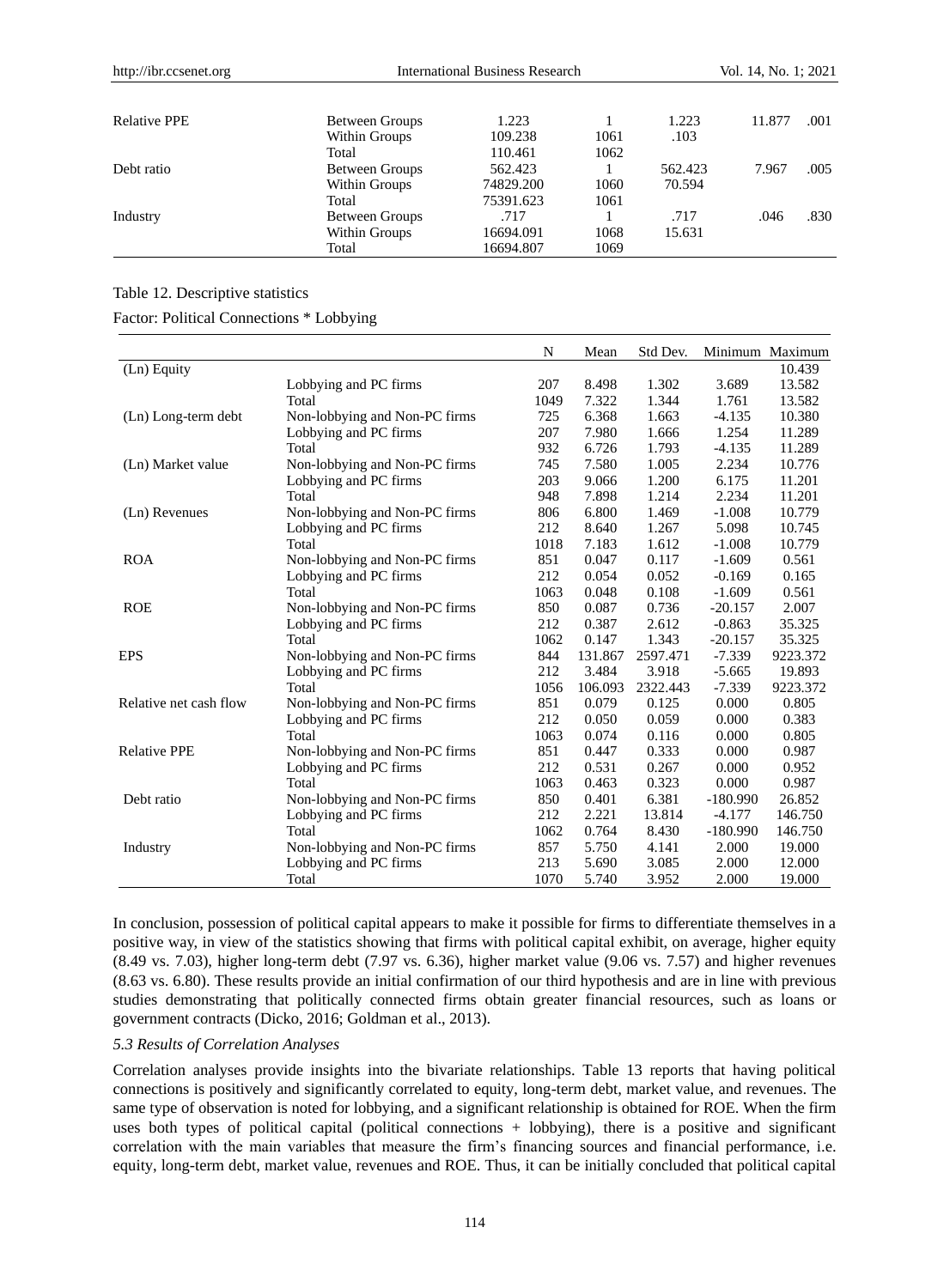enables a firm not only to access capital (equity and debt), but also to improve financial performance. Will this conclusion be corroborated by multivariate analyses?

| Table 13. Results of Pearson Correlation Analyses |  |
|---------------------------------------------------|--|
|---------------------------------------------------|--|

|                                                        |                       |                         | 3           |                    |             | 6           |                         | 8            | 9                  | 10 | 11 |
|--------------------------------------------------------|-----------------------|-------------------------|-------------|--------------------|-------------|-------------|-------------------------|--------------|--------------------|----|----|
| 1 Political connections                                |                       |                         |             |                    |             |             |                         |              |                    |    |    |
| 2 Lobbying                                             | $.409***$             |                         |             |                    |             |             |                         |              |                    |    |    |
| 3 Political connections and Lobbying                   | $.602***$             | .820                    |             |                    |             |             |                         |              |                    |    |    |
| 4 (Ln) Total equity                                    | $.318***$             | $.455***$               | $.434***$   |                    |             |             |                         |              |                    |    |    |
| 5 (Ln) Long-term debt                                  | $.275***$             | $.391**$                | $.374***$   | $.710^{**}$        |             |             |                         |              |                    |    |    |
| 6 (Ln) Market value                                    | $.347***$             | $.490**$                | $.503***$   | $.845***$          | $.695***$   |             |                         |              |                    |    |    |
| 7 (Ln) Revenues                                        | $.403***$             | $.472***$               | $.463**$    | $.638***$          | $.600**$    | .704        |                         |              |                    |    |    |
| 8 ROA                                                  | .060                  | $-.015$                 | .027        | $-.042$            | $.095***$   | $.139^{**}$ | $.117***$               |              |                    |    |    |
| 9 ROE                                                  | .048                  | $.071*$                 | $.089^{**}$ | $-.127$ **         | $.072*$     | .051        | $.088^{**}$             | $.149^{**}1$ |                    |    |    |
| <b>10 EPS</b>                                          | .023                  | .007                    | $-.022$     | .021               | .007        | $.405***$   | $-.018$                 |              | $-.003-.002$ 1     |    |    |
| 11 Relative net cash flow                              | $-.159$ <sup>**</sup> | $-.099$ <sup>**</sup> - |             | $101^{**}$ -.353** | $-393$ ** - | $-261$ $+$  | $-344$ <sup>**</sup> 1. | .000         | $-0.016 - 0.026$ 1 |    |    |
| ** Correlation significant at 0.01 level (two-tailed). |                       |                         |             |                    |             |             |                         |              |                    |    |    |
| * Correlation significant at 0.05 level (two-tailed).  |                       |                         |             |                    |             |             |                         |              |                    |    |    |

# *5.4 Results of Regression Analyses*

We analyze the impact of political capital (plus other variables) on the main indicators of financial performance that were selected for this study, i.e. ROA, ROE and EPS. To this end, we use a general linear regression model. All three models are statistically highly significant (p value = 0.000). The model with ROA has an adjusted  $R^2$  of 0.182, while the one with ROE has an adjusted  $R^2$  of 0.874 (and is the model with the greatest explanatory power). Lastly, the model with EPS has an adjusted  $R^2$  of 0.485 (See Table 14 for details).

| Type III Sum of        |                    |                    |              |             |             |              |  |  |
|------------------------|--------------------|--------------------|--------------|-------------|-------------|--------------|--|--|
| Source                 | Dependent Variable | Squares            | ddl          | Mean Square | $\mathbf F$ | Significance |  |  |
| Corrected model        | <b>ROA</b>         | .192 <sup>a</sup>  | 16           | .012        | 3.338       | .000         |  |  |
|                        | <b>ROE</b>         | $1275.169^b$       | 16           | 79.698      | 73.771      | .000         |  |  |
|                        | <b>EPS</b>         | $1012.902^{\circ}$ | 16           | 63.306      | 10.870      | .000         |  |  |
| Constant               | <b>ROA</b>         | .034               | 1            | .034        | 9.548       | .002         |  |  |
|                        | <b>ROE</b>         | .370               | $\mathbf{1}$ | .370        | .343        | .559         |  |  |
|                        | <b>EPS</b>         | 27.544             | 1            | 27.544      | 4.729       | .031         |  |  |
| Political connections  | <b>ROA</b>         | .000               | 1            | .000        | .030        | .863         |  |  |
|                        | <b>ROE</b>         | .063               | 1            | .063        | .058        | .810         |  |  |
|                        | <b>EPS</b>         | 20.843             | 1            | 20.843      | 3.579       | .060         |  |  |
| Lobbying               | <b>ROA</b>         | .000               | 1            | .000        | .064        | .800         |  |  |
|                        | <b>ROE</b>         | .408               | 1            | .408        | .378        | .540         |  |  |
|                        | <b>EPS</b>         | 30.541             | 1            | 30.541      | 5.244       | .023         |  |  |
| PC*Lobbying            | <b>ROA</b>         | .003               | $\mathbf{1}$ | .003        | .840        | .361         |  |  |
|                        | <b>ROE</b>         | .562               | 1            | .562        | .520        | .472         |  |  |
|                        | <b>EPS</b>         | 58.153             | 1            | 58.153      | 9.985       | .002         |  |  |
| Industry               | <b>ROA</b>         | .119               | 9            | .013        | 3.677       | .000         |  |  |
|                        | <b>ROE</b>         | 27.903             | 9            | 3.100       | 2.870       | .004         |  |  |
|                        | <b>EPS</b>         | 674.070            | 9            | 74.897      | 12.860      | .000         |  |  |
| Firm size              | <b>ROA</b>         | .017               | $\mathbf{1}$ | .017        | 4.743       | .031         |  |  |
|                        | <b>ROE</b>         | .362               | 1            | .362        | .335        | .564         |  |  |
|                        | <b>EPS</b>         | 17.451             | 1            | 17.451      | 2.996       | .085         |  |  |
| Debt ratio             | <b>ROA</b>         | .001               | 1            | .001        | .141        | .707         |  |  |
|                        | <b>ROE</b>         | 1020.362           | 1            | 1020.362    | 944.484     | .000         |  |  |
|                        | <b>EPS</b>         | .547               | 1            | .547        | .094        | .760         |  |  |
| Relative net cash flow | <b>ROA</b>         | .016               | 1            | .016        | 4.505       | .035         |  |  |
|                        | <b>ROE</b>         | .481               | 1            | .481        | .446        | .505         |  |  |
|                        | <b>EPS</b>         | 60.912             | $\mathbf{1}$ | 60.912      | 10.459      | .001         |  |  |
| <b>Relative PPE</b>    | <b>ROA</b>         | .002               | 1            | .002        | .473        | .493         |  |  |
|                        | <b>ROE</b>         | .228               | 1            | .228        | .211        | .646         |  |  |
|                        | <b>EPS</b>         | 229.670            | $\mathbf{1}$ | 229.670     | 39.436      | .000         |  |  |

# Table 14. Results of General Linear Regressions

Dependent Variables: ROA, ROE and EPS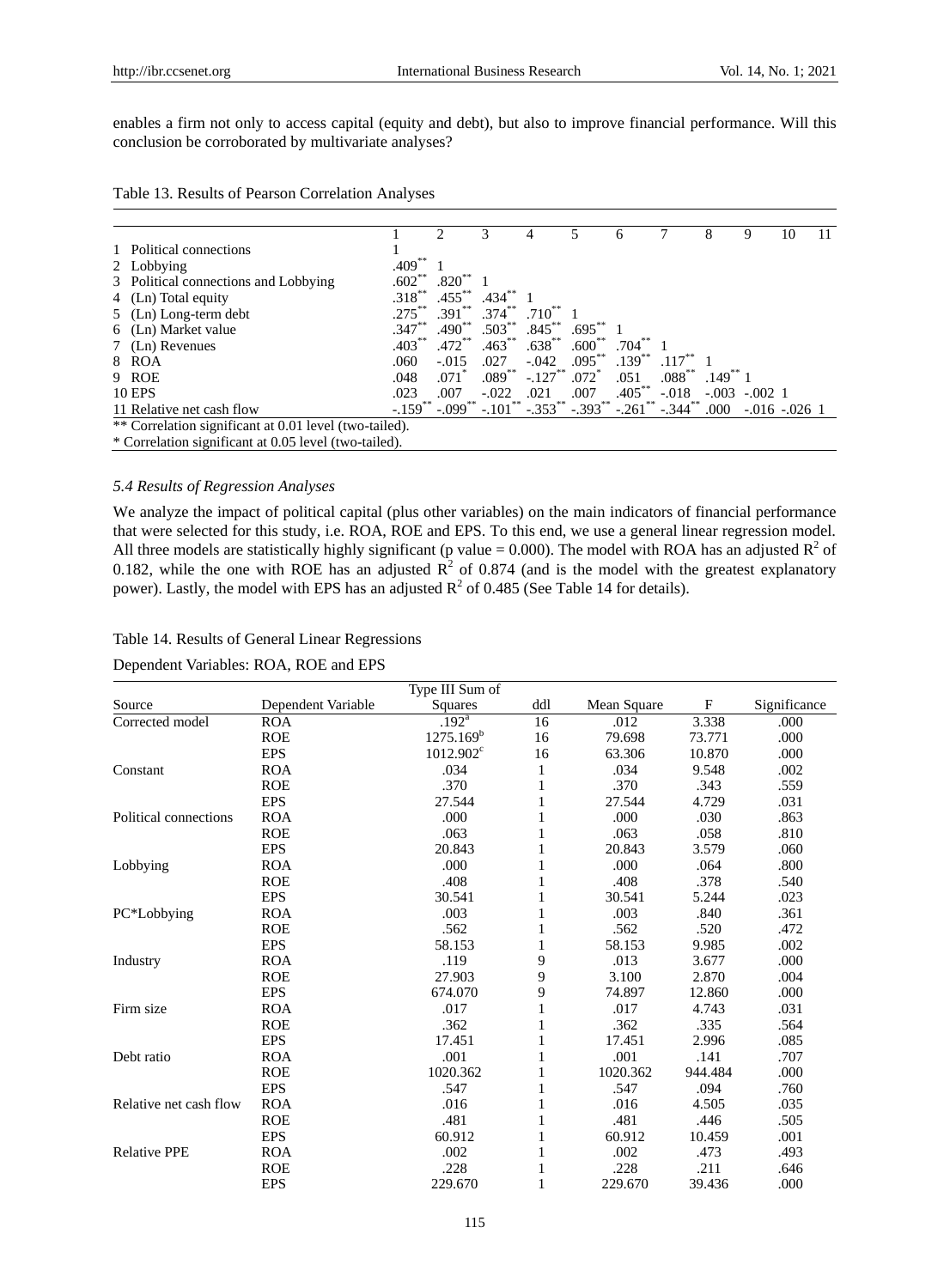| http://ibr.ccsenet.org                                                               |            |          | <b>International Business Research</b> |       |  |  |  |
|--------------------------------------------------------------------------------------|------------|----------|----------------------------------------|-------|--|--|--|
| Error                                                                                | <b>ROA</b> | .547     | 152                                    | .004  |  |  |  |
|                                                                                      | <b>ROE</b> | 164.211  | 152                                    | 1.080 |  |  |  |
|                                                                                      | <b>EPS</b> | 885.229  | 152                                    | 5.824 |  |  |  |
| Total                                                                                | <b>ROA</b> | 1.057    | 169                                    |       |  |  |  |
|                                                                                      | <b>ROE</b> | 1464.977 | 169                                    |       |  |  |  |
|                                                                                      | <b>EPS</b> | 2821.505 | 169                                    |       |  |  |  |
| Corrected total                                                                      | <b>ROA</b> | .740     | 168                                    |       |  |  |  |
|                                                                                      | <b>ROE</b> | 1439.381 | 168                                    |       |  |  |  |
|                                                                                      | <b>EPS</b> | 1898.130 | 168                                    |       |  |  |  |
| a. $R^2$ = .260 (adjusted $R^2$ = .182)                                              |            |          |                                        |       |  |  |  |
| b. $R^2 = .886$ (adjusted $R^2 = .874$ )<br>c. $R^2 = .534$ (adjusted $R^2 = .485$ ) |            |          |                                        |       |  |  |  |
|                                                                                      |            |          |                                        |       |  |  |  |

We find that ROA and ROE are not significantly influenced by either the political connections or lobbying variable, or even a combination of both variables.

Only EPS is influenced significantly by political connections and lobbying, and very significantly by a combination of both variables (i.e. political capital). Thus, the fact of carrying out concurrent political activities provides more positive effects than conducting one political activity at a time. Building political capital therefore has a synergistic effect. These results confirm our research hypotheses, at least for one of the financial performance indicators.

# **6. Conclusion**

The main purpose of this study was to examine the combined impact of two corporate political activities (as political capital) on key firm financial and accounting indicators. For this purpose, we used data on Canadian companies listed on the S&P/TSX composite index covering a five-year period (2012 through 2016).

Two industries dominate in terms of volume of political activities, representing more than 50% of our sample: mining (quarries, and oil and gas extraction) and manufacturing. As they grapple with escalating social and environmental issues around the world, these two industries must reinvent themselves and be more proactive in fighting regulation. Some companies are responding, as shown by the surge in anti-climate change lobbying in the U.S. (Brulle, 2018).

Firms with political connections that engage in lobbying activities (considered a form of political capital) generally fare better than firms lacking this capital, enjoying, on average, higher equity, long-term debt and market value. As a result, they obtain more financing than the other group.

According to bivariate statistical analyses (ANOVA and correlation), firms with political connections and lobbying activities (either individually or both) exhibit better financial indicators, confirming our research hypotheses. In fact, certain previous studies show that politically connected firms are usually those with greater financial means.

According to regression analysis results, political connections and lobbying have a positive and very significant effect on EPS. In fact, when the two activities are taken together, their impact on EPS is greater than when each activity is considered separately.

The current study is the first Canadian investigation to examine the combined effect of corporate political activities on the firm's key financial and accounting indicators. Results show that conducting at least two political activities at once produces more positive synergistic effects than separate activities do. These results confirm the fact that capital attracts capital (from Bourdieu' social capital theory). Having political capital allows firms to obtain financial capital. Thus, to acquire more capital and subsequently more resources, firms must continue accumulating political capital through political activities.

Our results also show that corporate political activities are more prevalent in industries subject to greater uncertainty, i.e. mining, oil and gas, manufacturing, and information and culture. In fact, these industries require sizeable financial investments and are more likely to face heavier consequences from environmental uncertainties. Moreover, in view of the greater challenges associated with the serious environmental issues confronting them, the oil and manufacturing industries are particularly targeted by national and international regulations intended to reduce CO2 emissions. According to resource dependence theory, organizations facing complex environmental challenges need to find ways to overcome these barriers and access key resources from their environment (Pfeffer and Salancik, 1978). In the Canadian context, these industries seem to be responding by using a combination of political activities to acquire financial resources. Our results therefore confirm the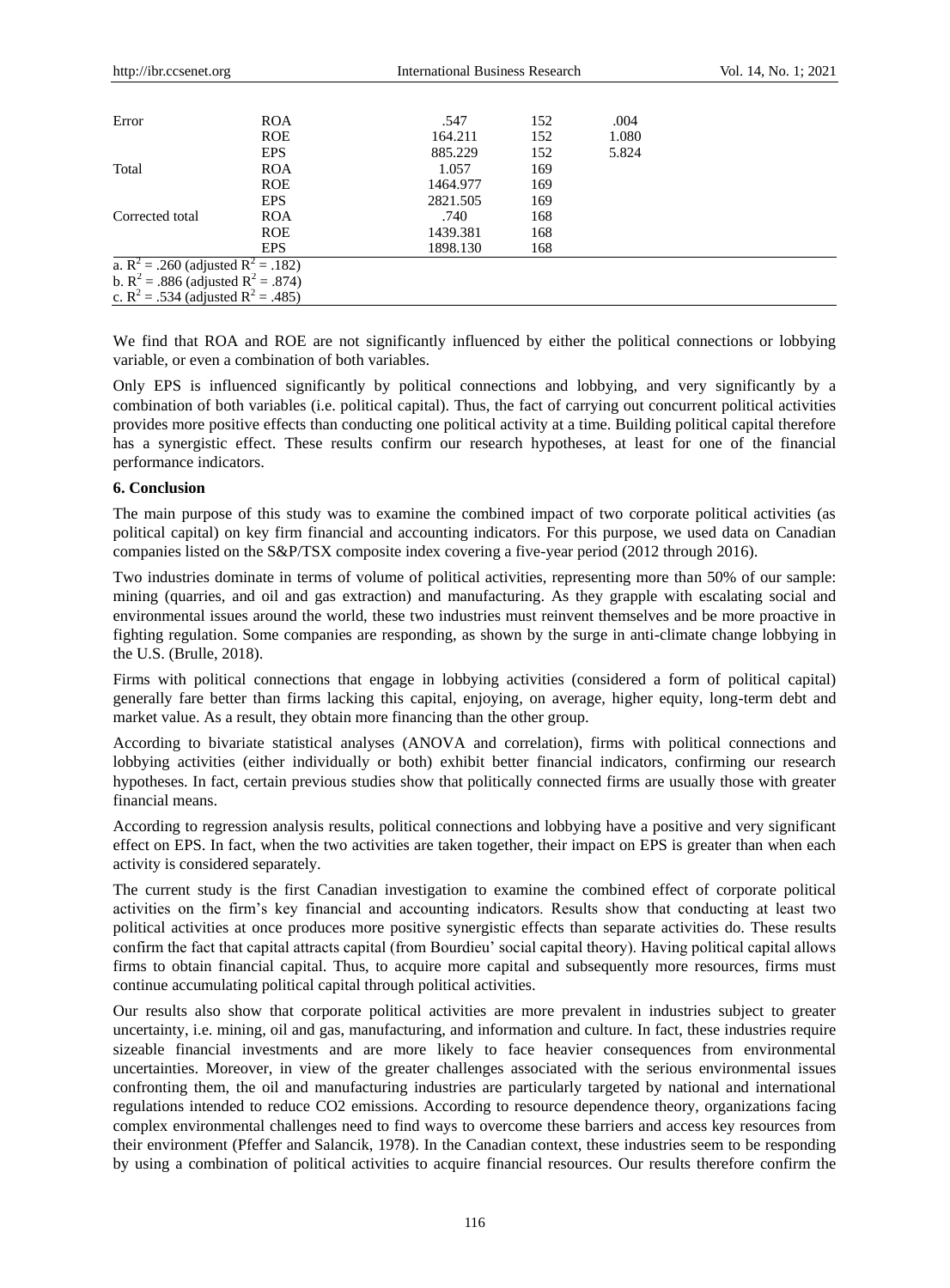resource dependence theory assumption whereby political activities help firms face environmental uncertainties and obtain access to the key resources they need.

The findings set out in this study align with several prior investigations. They generally show that politically connected companies have easier access to key financial resources. Wang (2014) examined a sample of 112 listed companies out of the top 500 recipients of the U.S. Department of Defense contracts in 2008 and found that the contracts generated 22.35% of the total revenue of politically connected companies but only 8.68% of the revenue of non-connected companies. In the Canadian context, Dicko (2016) shows a correlation between obtaining government contracts and the political connections of listed companies. The current study thus supports prior claims that corporate political capital (in the form of corporate political activities) is one of the main strategic levers that can help firms obtain a decided competitive advantage (Getz, 1997; Hadani, 2007).

## **References**

- Ang, J. S., Ding, D. K., & Thong, T. Y. (2013). Political Connections and Firm Value. *Asian Development Review*, *30*(2), 131-166. https://doi.org/10.1162/ADEV\_a\_00018
- Ballet, J. (2005). Stakeholders et capital social. *Revue Française de Gestion*, *31*(156), 77-91. https://doi.org/10.3166/rfg.156.77-91
- Boubakri, N., Mansi, S. A., & Saffar, W. (2013). Political Institutions, Connectedness, and Corporate Risk-Taking. *Journal of International Business Studies*, *44*, 195-215. https://doi.org/10.1057/jibs.2013.2
- Bourdieu, P. (1979). *La distinction : critique sociale du jugement*. Paris: Les Éditions de Minuit.
- Bourdieu, P. (1980). Le capital social: notes provisoires. *Actes de la Recherche en Sciences Sociales*, *31,* 2-3. https://doi.org/10.3406/arss.1980.2077
- Bourdieu, P. (1982). Les rites d'institution. *Actes de la Recherche en Sciences Sociales*, *43,* 58-63. https://doi.org/10.3406/arss.1982.2159
- Bourdieu, P. (1986). The Forms of Capital. In J. G. Richardson (Ed.), *Handbook of Theory and Research for the Sociology of Education* (pp. 241-258). Westport, CT: Greenwood.
- Bourdieu, P. (2000). *Les structures sociales de l'économie*. Paris: Éditions du Seuil.
- Breton, G., & Pesqueux, Y. (2006). Business in society or an integrated vision of governance. *Society and Business Review*, *1*(1), 7-27. https://doi.org/10.1108/17465680610643319
- Brockman, P., Rui, O. M., & Zou, H. (2013). Institutions and the performance of politically connected M&As. *Journal of International Business Studies*, *44,* 833-852. https://doi.org/10.1057/jibs.2013.37
- Brulle, R. J. (2018). The climate lobby: A sectoral analysis of lobbying spending on climate change in the USA, 2000 to 2016. *Climatic Change*, *149*(3-4), 289-303. https://doi.org/10.1007/s10584-018-2241-z
- Chen, H., Parsley, D., & Yang, Y. W. (2015). Corporate lobbying and firm performance*. Journal of Business Finance and Accounting*, *42*(3), 444-481. https://doi.org/10.1111/jbfa.12109
- Choi, J. S., Kwak, Y. M., & Choe, C. (2010). Corporate social responsibility and corporate financial performance: Evidence from Korea. *Aust. J. Manag.*, *35*(3), 291-311. https://doi.org/10.1177/0312896210384681
- Claessens, S., Feijen, E., & Laeven, L. (2008). Political Connections and Preferential Access to Finance: The Role of Campaign Contributions. *Journal of Financial Economics*, *88,* 554-580. https://doi.org/10.1016/j.jfineco.2006.11.003
- Dicko, S. (2016). Firms political connections and winning government contracts. *International Journal of Economics and Finance*, *8*(2), 19-32. https://doi.org/10.5539/ijef.v8n2p19
- Dicko, S. (2020). Does ownership structure influence the relationship between firms' political connections and financial performance? *Int. J. Corporate Governance, 11*(1), 47-75. https://doi.org/10.1504/IJCG.2020.107405
- Dicko, S., & El Ibrami, H. (2013). Directors' Connections, Financial Resources and Performance: An In-Depth Analysis of Canadian Companies. *International Journal of Business and Management*, *8*(10), 1-14. https://doi.org/10.5539/ijbm.v8n10p1
- Dicko, S., & Khemakhem, H. (2015). S&P/TSX 300 Companies' Political Connections, Compliance with Board of Directors Regulations and Financial Performance. *International Journal of Business and Management*, *10*(1), 14-24. https://doi.org/10.5539/ijbm.v10n1p14